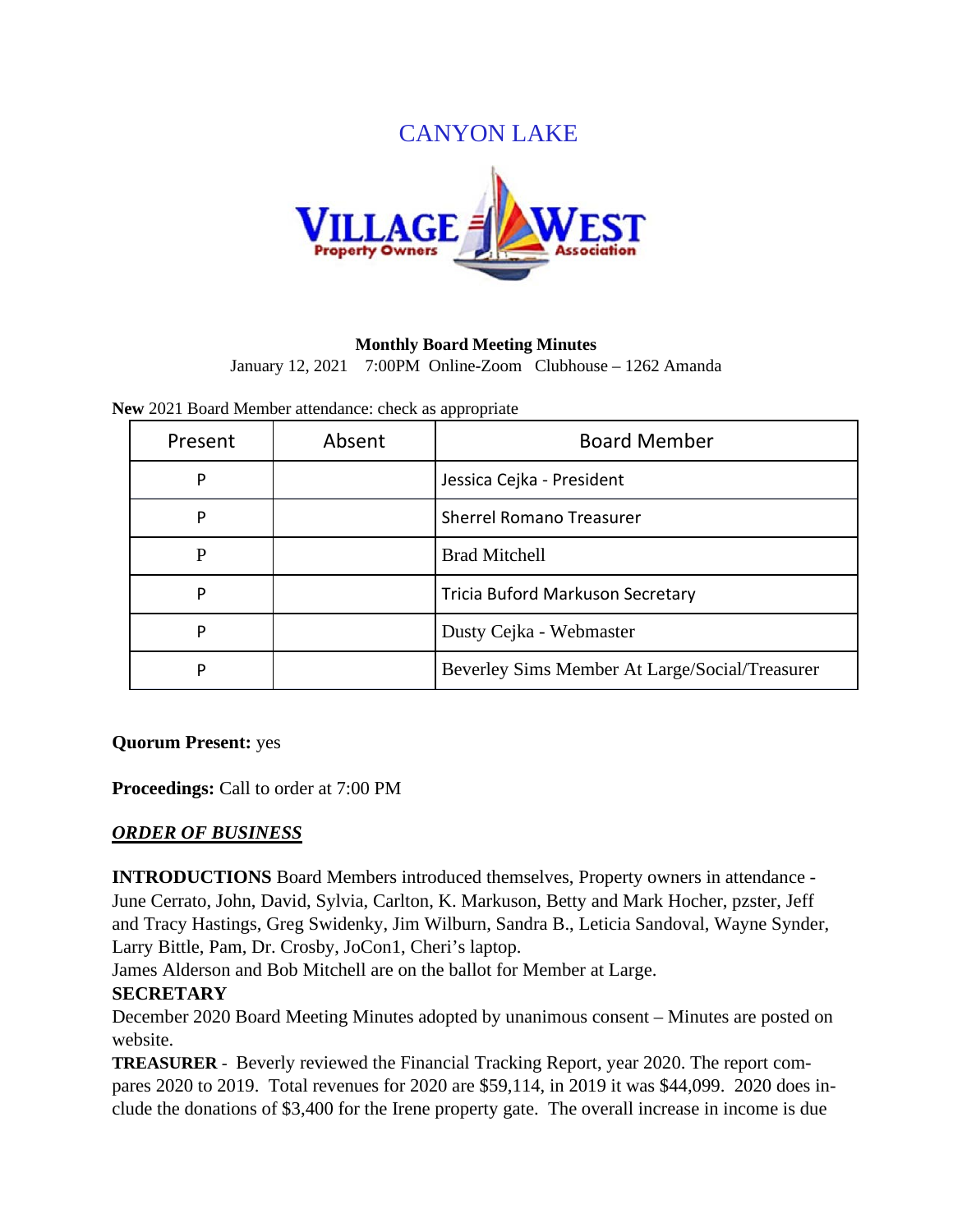to raising real estate fees and more participation in the pool keys. Expenses include all normal expenses and included are \$1,500 for lawyer fees, all insurance fees, and \$6,000 for the clubhouse repairs. Grand Total of expenses for 2020 was \$45,371 compared to 2019 \$40,027. Profit for 2020 was \$13,743 compared to 2019 \$4,072.

# **Committee Reports**

**Maintenance -** James Alderson, stated there are a few things to work on, these will be prioritized and a report will be presented to the board soon. James has been down in his back and is recovering, we wish him well. James set up a group to move the access materials from the clubhouse job to under the clubhouse out of the weather. We appreciate all of are volunteers for the help. The front of the clubhouse looks fantastic.

**Architectural -** A carport at 1860 Patty was approved. Pending is a garage being added on Cindy and Colleen. There are some questions on setbacks on the Cindy garage. We are looking for a volunteer to help out on the Architectural committee.

*Gate* - Brad updated on the project. The committee will meet with the Fence Company Thursday @ 10:30, a drawing will be requested. The company is about a month out. The survey pens were found, if there is any problem locating just call, please call the Cejkas.

**Webmaster -** Updated - Pay Pal link will be updated.

**Social -** Goal to have something for the 4th of July. Possibly Hot Dogs & Hamburgers, Yard decoration contest, Golf cart parade, hopefully we will be able to gather by then.

# **Old Business**

**Lawsuit Update** - The Haires were asked to provide alternative settlement scenarios and present to the court by Jan. 18th. Hopefully after a week or two there will be word of closure. Some of the attendees asked questions to clarify their understanding of the lawsuit. The past President gave some clarification of the lawsuit for the attendees that had not heard the specifics. This suit has been going on for approximately 3 years. Someone asked how long before the insurance rates will go back to normal. Mark also discussed the short term rental suit that created the rise in the insurance cost. Each year pricing is looked into.

# **New Business**

Next Tuesday we will have a Special Meeting to address the Amenities Key ballot, Member At Large ballot and Hardi Plank ballot.

**Special Guests for tonight;** We invited speakers to discuss our Firefighting resources, There was a fire in our neighborhood this past year. Questions have arisen from the neighbors about hydrants, pipes, and water flow.

**Fire Chief** - Darren Brinkkoeter - Was present

**CLWSC** - Larry Jackson - Director of Customer Relations, Larry Bittle, General Manager, Heath Woods, Engineering manager were present

**County Commissioner** - Donna Eccleston - was invited, but did not make the meeting The speakers introduced themselves, presented overviews then opened for questions.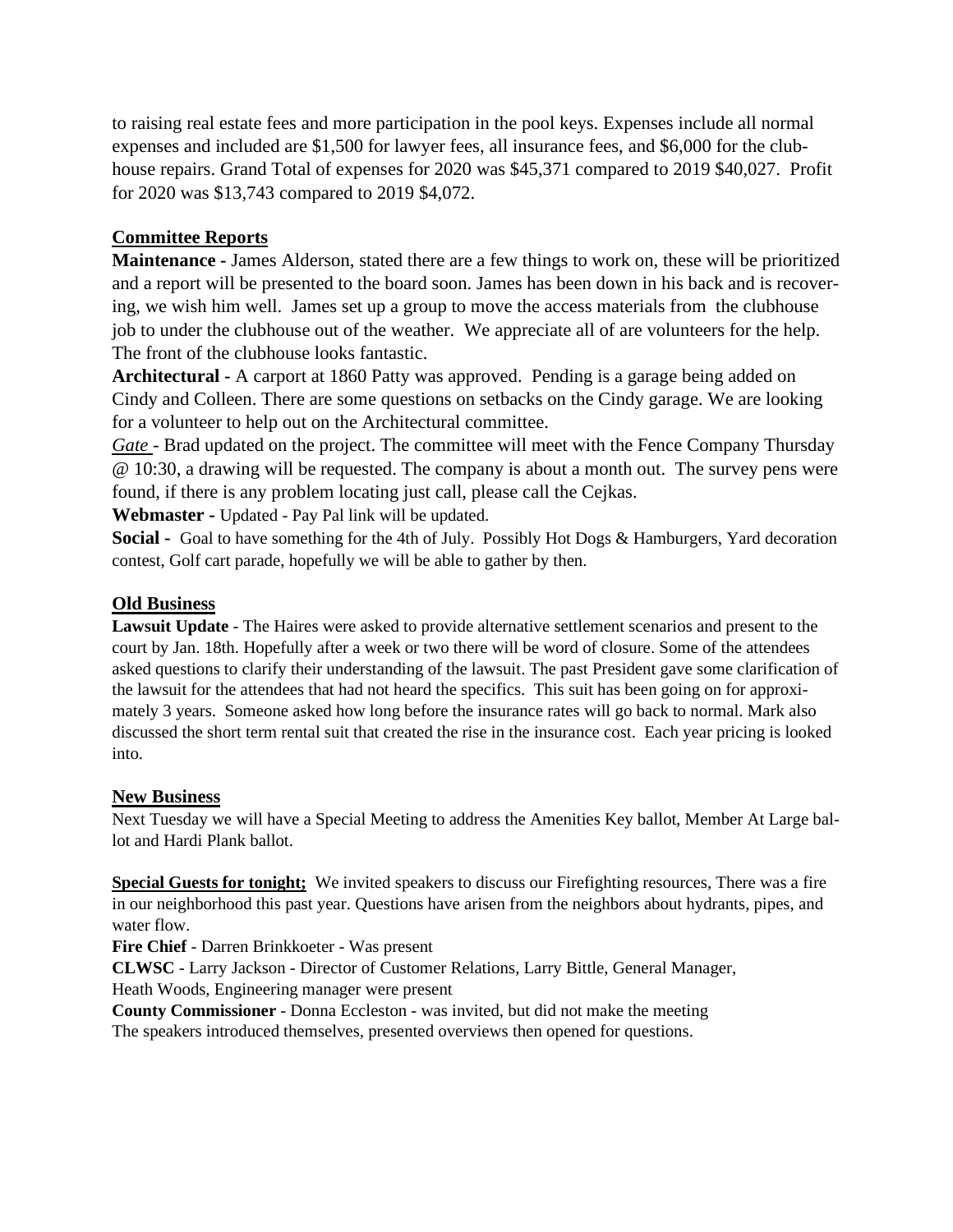# **Open Forum**

Heath Woods showed a GIS map on all the water lines and Hydrants in the Village West subdivision. VW was built in 1968. We have 2, 3, 4, 6 inch pipes.

Currently rules suggest fire hydrants be on a line of 6 inch or larger. Because of the age of our neighborhood, there is a range of line sizes in VW. In larger cities hydrants are closer than in Rural areas and they are mostly every 1,000 feet. Ours are about 2,000 feet apart.

New construction has to follow the new code. The Fire Hydrants are built and used as a flush device. The CLWSC does have a \$15,000 budget annually for partnering with neighborhoods to add fire hydrants. This budget is for the entire Canyon Lake area though. If your neighborhood is approved they would share in cost of hydrants. The amount they have allowed for this equals 3 hydrants for the entire lake area to apply for. There is also a Line replacement program in their budget, most of that goes to areas that have constant breaks.

If this is something our neighborhood wants to do. We need to identify the money we have then look at the map and plan. The problem to replace mains, it can become very destructive to your neighborhood and expensive.

Utilities cannot guarantee pressure. Triple Peak Water Treatment has near 160,000 gallons available. There is 12 inch line that goes down FM2673. The CLWSC stated they have an adequate supply of water. Looking on the map, we have the water, the line can be a restriction. The spacing for VW hydrants is about 2,000 feet apart.

Question: Does the county have a number of neighborhoods like our? Can we work together to plan a bond issue to help? Answer: CLWSC is a private co and cannot assign bonds.

Comment: Maybe we should have a private public partnership. It was suggested to form a committee to work with the county, fire dept., and the CLWSC to identify the needs and solutions. Possibly find neighboring areas with the same needs. Bob volunteered to be involved. Someone asked if the Hydrants that are currently out need to be replaced if pipes were replaced. Answer, no, The hydrants will accept multiple diameter of pipes due to adding branches to add. Question: What percentage of the lines need to be replaced? Answer: Pipe has a life expectancy. The VW neighborhood has not met this yet. Question: Doesn't the system automatically recognize if more pressure is needed? Elevated storage tank, If there is a need there are pressure pumps.

Fire Department follows the ISO recommendation of planning for every 1,000 feet to prepare their ability to fight fires. The Fire Dept. does not have volunteers anymore, just full time paid crews. They are limited though. Our station on Island View is a 2 man crew. Someone asked how we can be of assistance. Someone suggested requesting the Commissioner court to analyze our subdivision and make recommendations of how to improve our neighborhood's firefighting abilities, then bring it to their attention for the need for additional dollars for the Fire Dept. We need a committee to plan.

Currently they operate on 8 cents to every \$1 dollar. Cannot raise more that 10 cents. The last budget approval failed by 3 votes. They have 23 personnel per shift. The fire dept. covers 250 square miles and just opened their 6th station.

Fire Department obligation is to provide the stations, and EMS.

Rodney discussed that it would benefit us to invest in helping the Fire chief get more personnel. Question: Is there flushing on a regular bases. Answer, yes, but in 2019 the dept. was asked not to flush the fire hydrants due to water supply issues . They did inspect, grease and paint the hydrants that year. The water dept. told them they could flush and inspect all hydrants this year.

How many gallons does the pumper hold? 500 to 1,000 gallons.

Someone asked about pumping water from a residential pool. The Chief said it can be done.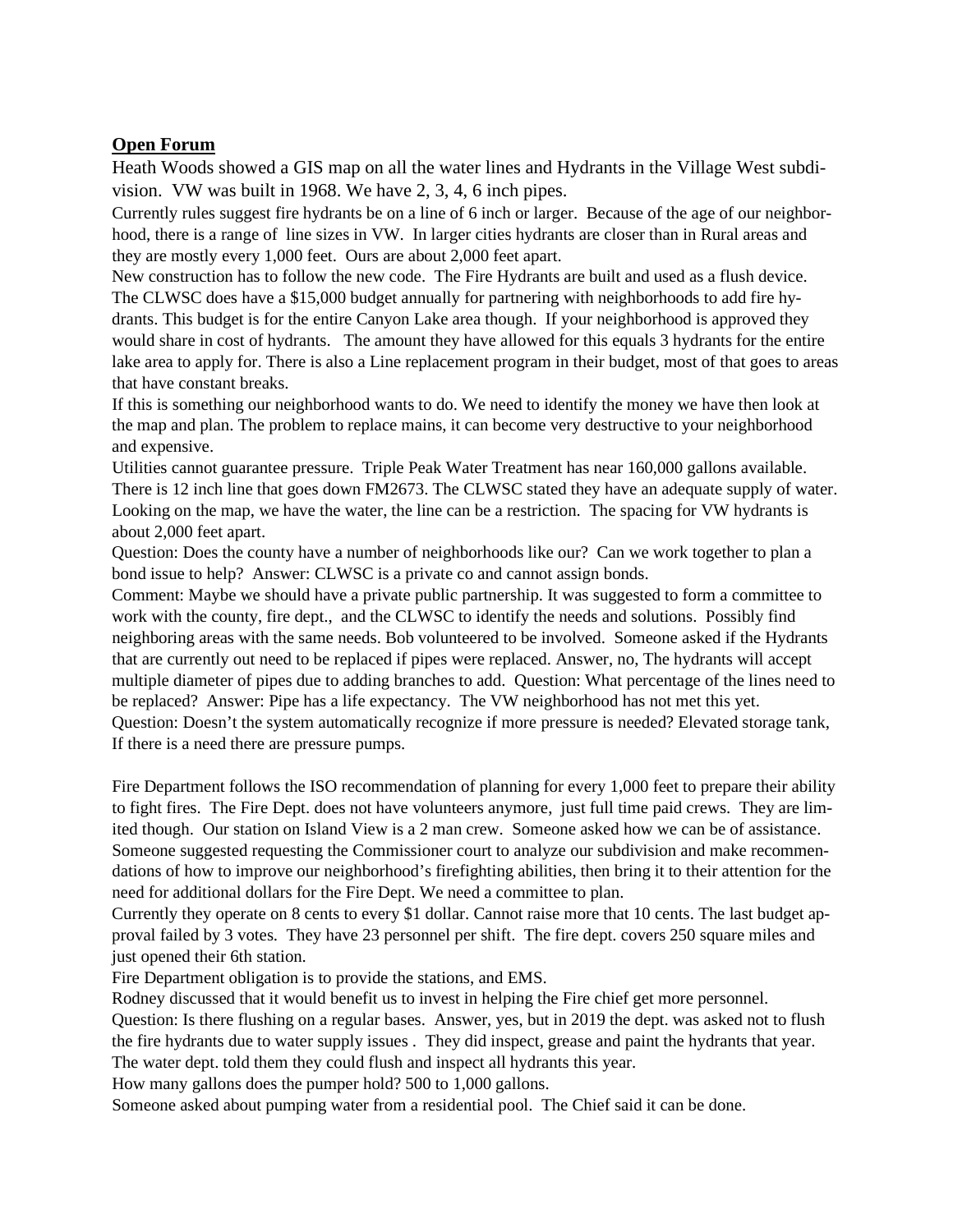It was pointed out that the fighters were asked at the last fire, and it was turned down due to lack of equipment. The Chief is looking into the specifics of this. Some residents asked about pulling from the lake, and those specifics were discussed.

Bob stated again; The Fire dept. needs a hook to generate interest for more dollars. The community should go to commissions court and ask what we need for our area to be safe. We should request a study done of our system with the cost. Most people have their head in the sand and don't worry until if affects them. The Fire Dept. and Water Dept. both committed to working with our committee.

Jessica wrapped up the discussion talking about the possibility of creating a committee to investigate the best options for our community in regard to firefighting. We had a great conversation with the CLWSC and the Fire Department and look forward strengthening our partnership.

**Adjournment -** 8:32 PM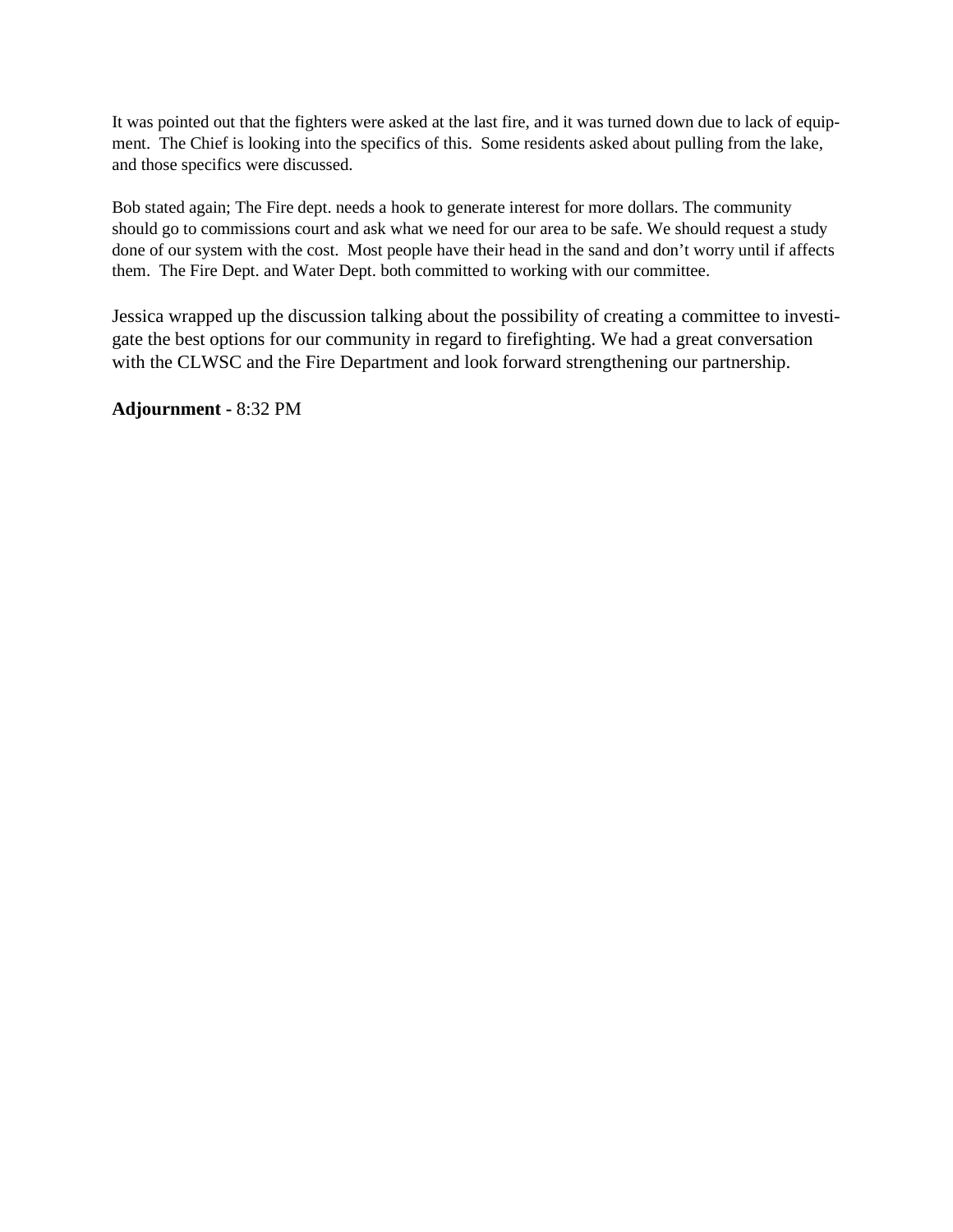# CANYON LAKE



# **Special Meeting Minutes**

January 19, 2021 7:02PM Online-Zoom

**New** 2021 Board Member attendance: check as appropriate

| Present | Absent | <b>Board Member</b>                            |  |
|---------|--------|------------------------------------------------|--|
| P       |        | Jessica Cejka - President                      |  |
| P       |        | <b>Sherrel Romano Treasurer</b>                |  |
|         | A      | <b>Brad Mitchell</b>                           |  |
| P       |        | Tricia Buford Markuson Secretary               |  |
| P       |        | Dusty Cejka - Webmaster                        |  |
| P       |        | Beverley Sims Member At Large/Social/Treasurer |  |

# **Quorum Present:** yes

**Proceedings:** Call to order at 7:02 PM

# *ORDER OF BUSINESS*

**INTRODUCTIONS** Board Members introduced themselves, Property owners in attendance - Daniel & Kelly Booth, Suzane Kujawa, Wayne Synder, Sandra Bougious, Donna Eccleston, Stacy and Andrew, Betty & Mark Hocher, Carlton (123), June Cerrato, SR42

# **Proceedings**

# **Call Meeting to Order:**

- Election of Board Members
- Creation of Amenities Fee
- Clubhouse Hardiplank Project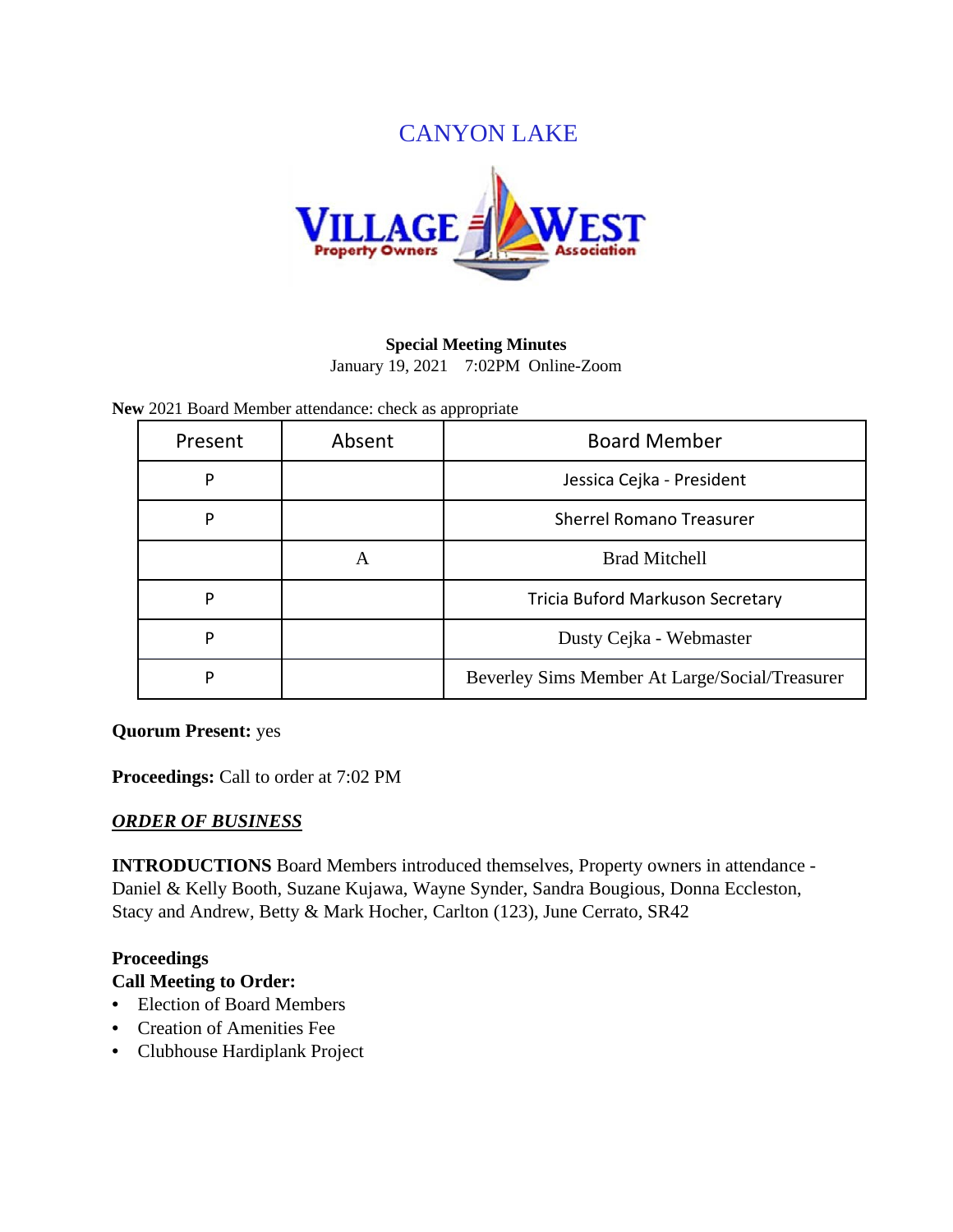The President reviewed the voting protocols for the online meeting. Those that had not voted by the mail deadline, or would like to change their vote, can vote at this time. Ballot #1: Proposed completion of hardiplank on clubhouse

**Subject:** *Bylaws Article II B 2 - No more than \$7,500.00 per project may be spent or committed to without approval of a simple majority of the eligible voting members present at the Annual Meeting or a Special Meeting called by the Board of Directors or by mail in ballots, as provided by the Board of Directors, received one day prior to the meeting.*

**Proposal:** In 2020, the Board voted to hire a professional company to replace hardiplank on front of the clubhouse. They solicited 3 bids and selected Crane Construction with an estimate of \$5200. The front of the clubhouse has been completed and we have extra materials to begin another side. The next side will be \$3500 more, so we need approval of the project since we are going over the \$7500 threshold set in our Bylaws. At this time, we are only doing one more side; however, over the next few years as we have the funds, we will be finishing all 4 sides of the clubhouse.

**Benefits:** This will improve the appearance of our clubhouse and pool area for all residents. **Vote: As a member of the VWPOA, do you approve to complete hardiplank on the clubhouse over the next few years as funds become available?**

**For: 94 Against: 12 Abstain: 2 Total 108 Motion passed**

## **Ballot #2: Election of Board of Directors**

**Subject:** POA By-Laws Article IV A-1 State the Board of Directors must consist of a minimum of 5, possible 7 but no more than 9 members to be elected by the membership at its Annual General Meeting serving 2 year terms.

**Matter:** The following members will remain on the 2021 Board of Directors to serve the 2<sup>nd</sup> year of a 2-year term: Jessica Cejka (President), Patricia Buford Markuson (Secretary), Sherrell Romano (Treasurer), Brad Mitchell, Beverly Simms and Dusty Cejka (Members at Large). We are able to have 3 additional members (*VP or Member at Large).* 

**James Alderson: 84 Bob Mitchell: 85 Motion passed**

# **Both James and Bob will be Members At Large**

5 additional Residents were written in, Rodney Sandoval (2), Blake Seymour, Cindi DeWitt,

Dennis Molina. They were contacted if possible, and they were not interested at this time.

We currently have 6 board members with James and Bob will make 8. We can appoint another at our monthly meetings, so if interested please come to our next meeting. We always need volunteers

Carlton questioned the vote within the by-laws. Donna stated the board had a quorum and because of Covid we were using mail in ballots. There are more than 15 that have responded by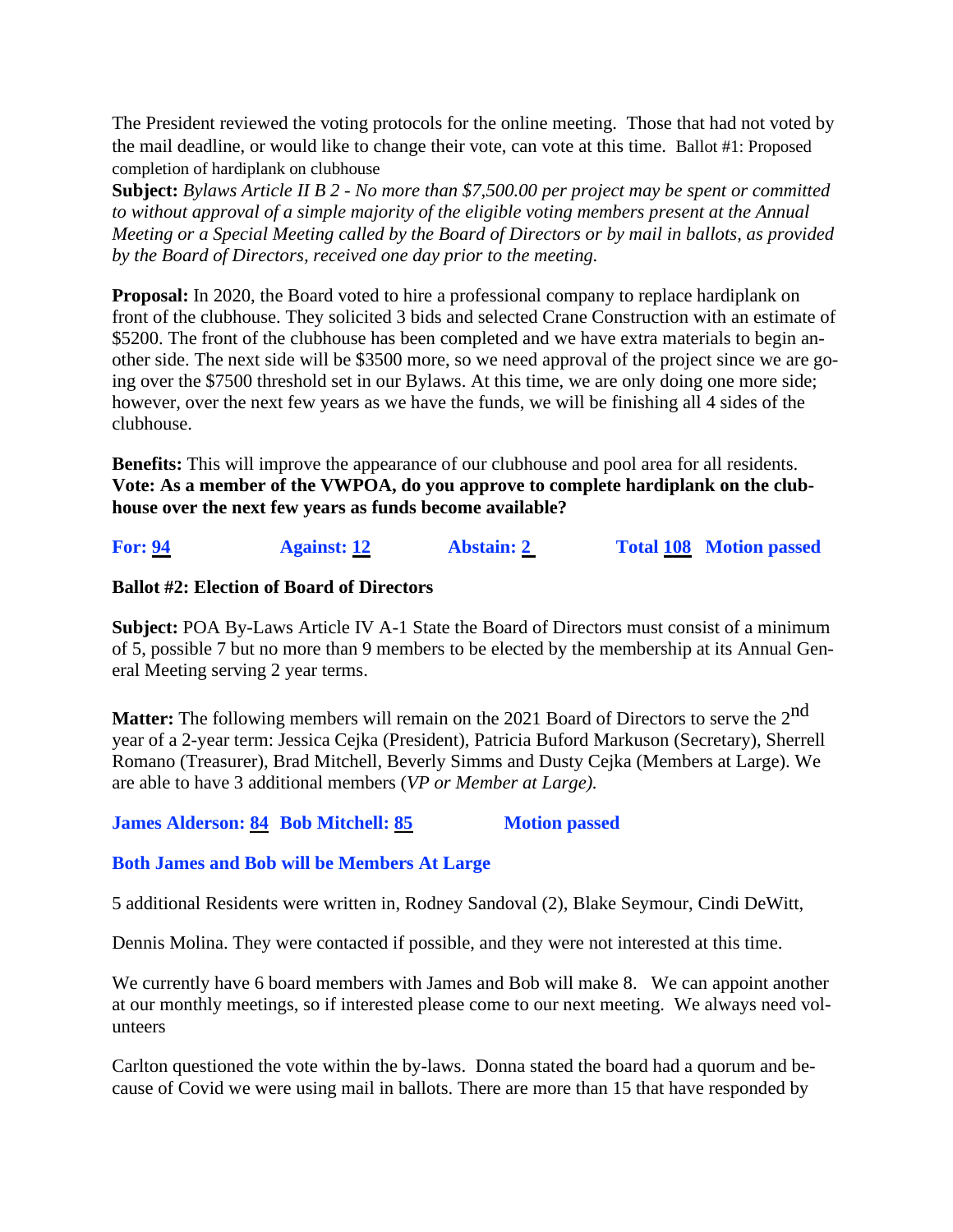mail. Further discussion on by-laws. Let's move forward with this and Jessica will verify with the lawyer.

# **Ballot #3: Proposed creation of Village West POA Annual Single Amenities Fee**

**Subject:** POA By-Laws require simple majority Property Owner approval from the eligible voting members present at the Annual Meeting or by mail in ballots, as provided by the Board of Directors, for any additional fees imposed.

**Matter:** In order to generate revenue and keep the POA amenities safe, secure, and well-maintained for the benefit of our community at large, additional funding will be needed.

**Proposed Solution:** POA is proposing a single amenities fee for Property Owner use of all amenities including the pool, tennis, basketball courts and lake access. For 2021, the cost of the annual amenities key would be \$125 and would be subject to yearly increase as maintenance is needed for the amenities. Clubhouse rentals are not associated with the amenities fee and will continue to be billed per event.

Neighboring residents donated funding to replace the current unsecured wooden gate at the top of the Irene easement with a metal gate so no POA Operating Budget funds will be used. It will include a walk-thru gate with locking capability. A private property/no trespassing sign will be posted at the road on Irene. A larger sign has been posted on the fence of the tennis courts.

**Benefits:** This will help limit amenity use to VW residents only by restricting unauthorized use. The tennis court and lake access area has become a high traffic area for non-residents of the Village-West neighborhood with increased disruptive behavior, profanity, loud music, littering, after-hours use and fires. The POA feels the ability to lock the gate will not only generate muchneeded revenue but help make the area more safe, secure and enjoyable for those residents using the area and reduce the liability risk for the POA. Open discussion for Ballot 3.

**For: 110 Against: 20 Abstain: 5 Total 135 - Motion passed**

# **Open Forum:**

Discussed our associate membership definition and cost, \$250.00.

Jessica reviewed the discussion from the July 12th meeting with the **Fire Chief** - Darren Brinkkoeter - **CLWSC** - Larry Jackson - Director of Customer Relations, Larry Bittle, General Manager, Heath Woods, Engineering manager. Donna Eccleston, County Commissioner, missed the 12th meeting, but attended the 19th. She apologized and opened the forum for any questions. It was suggested last meeting to develop a committee to meet with then at a later date. There were several people on the last meeting that had good experience and will be contacted. Sandra discussed again the question of appropriate pool use by the fire dept. Donna reminded us that the Fire Chief is the best source for any specific equipment questions. The Chief did say last meeting that he was going to look into the pool equipment,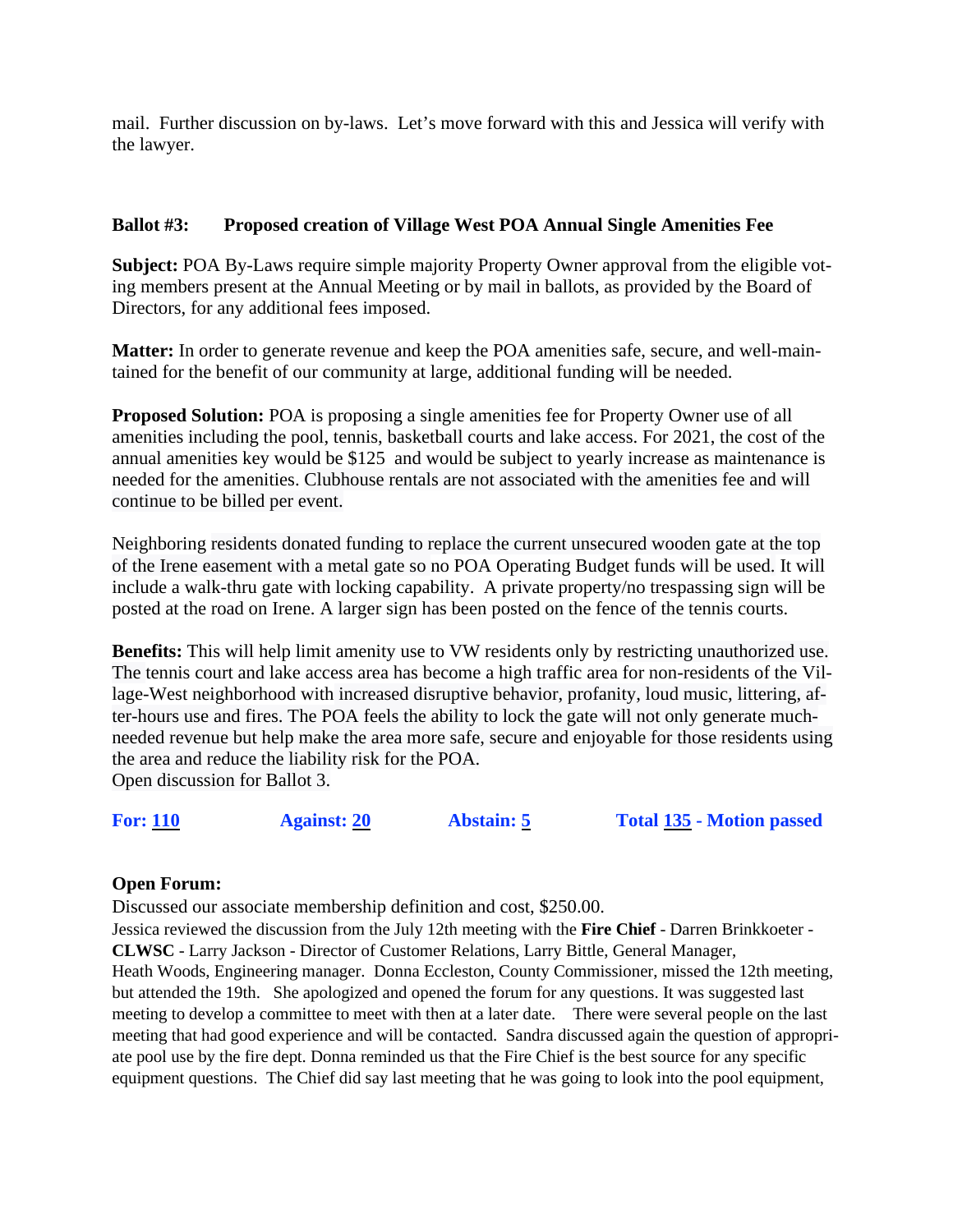and make sure his men knew the appropriate uses. Anyone that wants to serve on this committee are welcomed.

Any more neighborhood questions? Larger pipes will be replaced once they wear out. Unincorporated areas operate a little differently than the cities, so Donna gets many questions from our new residents. Taxes; the county gets 12-17% of your taxes. Sales taxes are specifically for offset property taxes. Don't hesitate to contact Donna for any questions. She also shared information about the Covid 19 vaccine progress. She encouraged us to check the online County website regularly. A few questions on the new asphalt and road base that is added. Make sure you follow the permit process. Comal County personnel is not out to get you, but to help you with any building our road permits. There is an online site for environmental issues and you may enter anonymously.

Donna complemented the county personnel for working with residents to solve their problems, and thanked the neighborhood POA board members for serving.

Jessica wrapped up the discussion. **Adjournment -** 8:45 PM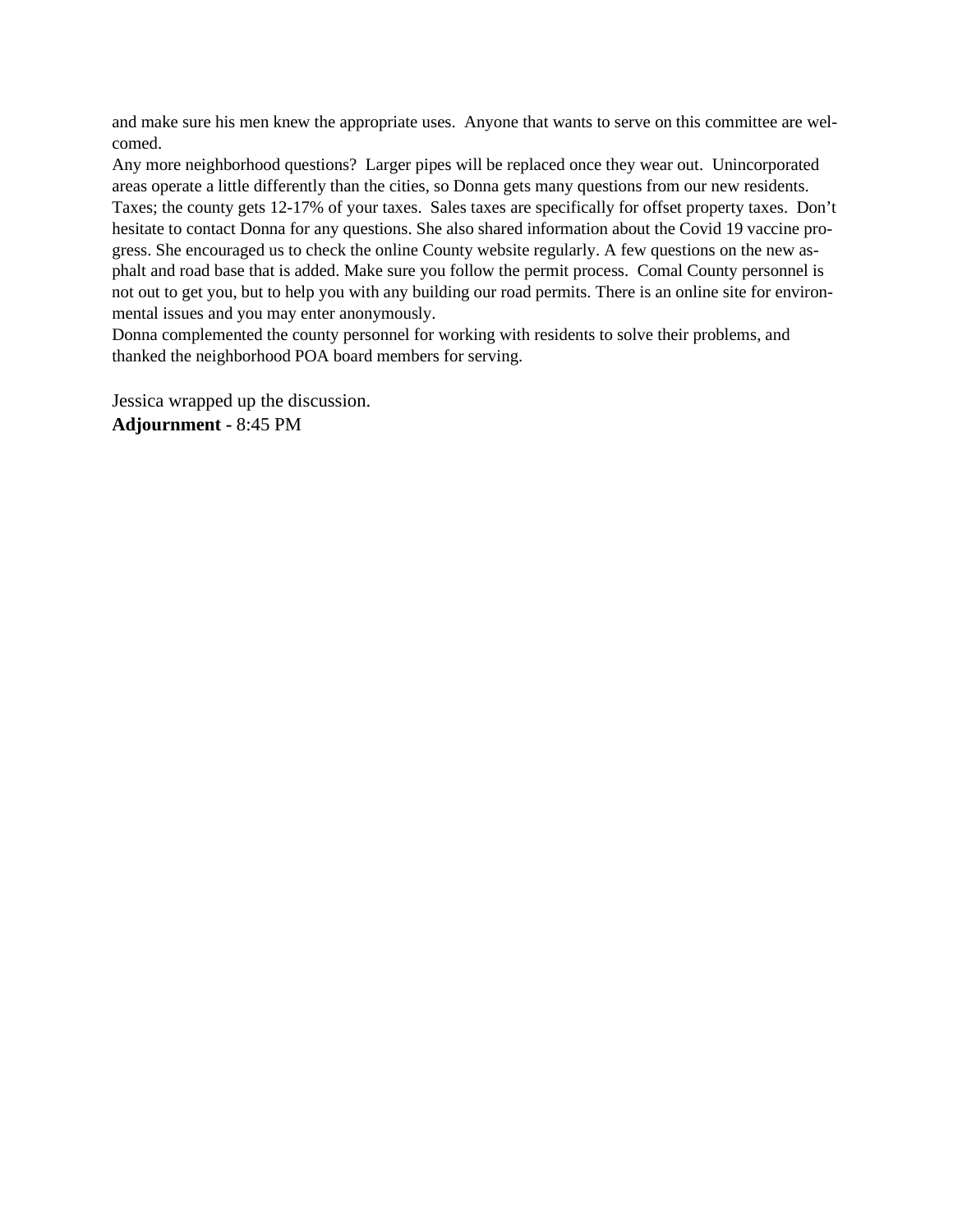# CANYON LAKE



## **Monthly Board Meeting Minutes**

February 9, 2021 7:00PM Online-Zoom Clubhouse – 1262 Amanda

**New** 2021 Board Member attendance: check as appropriate

| Present      | Absent | <b>Board Member</b>                            |  |
|--------------|--------|------------------------------------------------|--|
| P            |        | Jessica Cejka - President                      |  |
| P            |        | <b>Sherrel Romano Treasurer</b>                |  |
| $\mathbf{P}$ |        | <b>Brad Mitchell</b>                           |  |
| P            |        | Tricia Buford Markuson Secretary               |  |
| P            |        | Dusty Cejka - Webmaster                        |  |
| P            |        | Beverley Sims Member At Large/Social/Treasurer |  |
|              | A      | James Alderson Member at Large/Maintenance     |  |
| P            |        | <b>Bob Mitchell Member at Large</b>            |  |

**Quorum Present:** yes

**Proceedings:** Call to order at 7:01 PM

# *ORDER OF BUSINESS*

**INTRODUCTIONS** Board Members introduced themselves, Property owners in attendance - June Cerrato, Mark and Betty Hocher, Bonnie and Wade, Janie, Rodney, Randy Roberts, Kellie Rostvold, Kay Robichau, Craig Nidever, Jim Wilburn, Jim Ruffing, Dennis Molina, Don Gearhart, Kristine Freres, Sandra B., Johnnas iphone,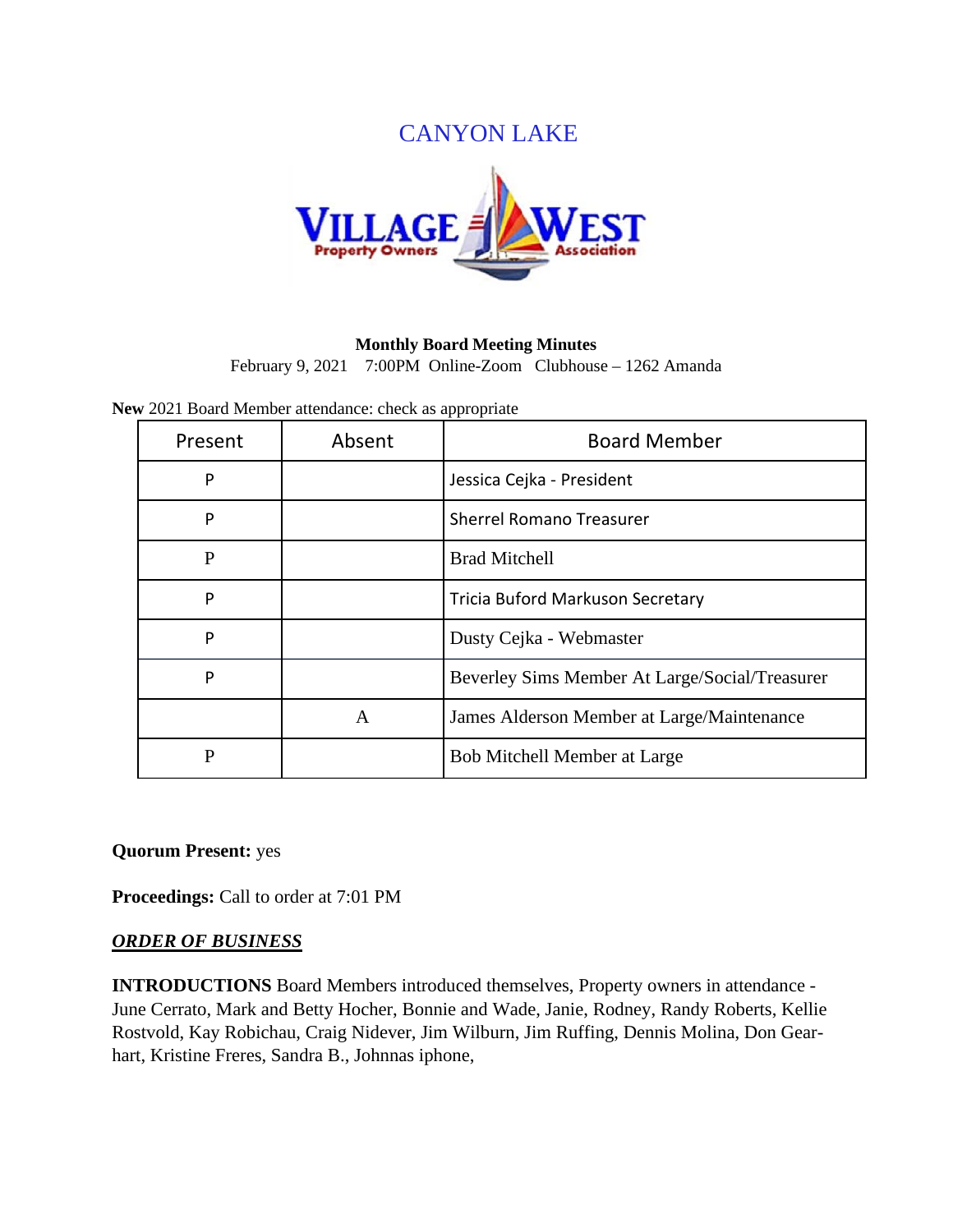# **SECRETARY -**

January 12th regular board and January 19th special meeting minutes, Jessica Cejka motioned to approve, Bob Mitchell was a second. Board Meeting Minutes were adopted by unanimous consent – Minutes are posted on website.

**TREASURER** - Beverly reviewed the Treasurer report, compared January 2021 to January 2020. Total income for January 2020 - \$1,036 compared to 2021 - \$2,119. We received several resale and transfer fees in January. Total expenses 2020 \$1,127 to 2021 \$875. Bank account is \$40,376. \$550 is dedicated to the tennis court due to donations, and \$3,450 for the Irene gate through donations. Profit for January 2021-\$1,244 to 2020 (-91)

Available cash is \$36,376.

Average monthly expenses are \$3,126. We have 11.6 months of cash reserve.

Sherrel has been busy posting all the payments flowing in. In February so far, she has entered \$8,115 which is 12 amenities fee( projection is 120) 17 donations, 2 resale, 3 transfers, 28 special assessments, 67 mandatory fees \$24. Jessica complemented Sherrel and Beverly for all their handwork. A unanimous thank you.

# **Committee Reports**

**Maintenance-Craig** attended meeting for James and gave us and update. Last week, February 1st, volunteers gathered to begin work on the East side of the clubhouse with the left over hardiplank. Progress was made. The work will pick up later this month.

# **Architectural -**

754 Cindy - need to verify 15 ft. Set back

1692 Laurie - set-back needs to be verified and if the garage will be built on a separate lot or has the two lots been replatted?

2325 Colleen needs clarification of measurements. Brad needs contact information.

When information is gathered Brad will e-mail the board for approval.

**Webmaster -** Paypal has been updated

**Social -** We are shooting for 2021 pool kickoff May15th. Would like to have a community party July 4th. Hopefully in the next 6 weeks planning can begin, all of this depends on the Covid situation. Beverly could use some extra volunteers to help plan. Information will be added to webpage. Possibly Hot Dogs & Hamburgers, Yard decoration contest, Golf cart parade, hopefully we will be able to gather by then.

# **Old Business**

**Fence -** Brad updated the project - we have committed to AAA Fence Co. A drawing was requested and received, once the drawing is approved project should be completed in 3 to 4 weeks. **Lawsuit Update -** The two parties were given a deadline. One party gave two proposals and both were declined by the other party. They will have to return to arbitration. No dates at this time. The POA will have representation. As soon as information is received Jessica will pass on to the board. Advertising on website - A realtor, Betty Giannone and Insurance Agent, Mick Flowers, are interested in ad space. Jessica will follow up.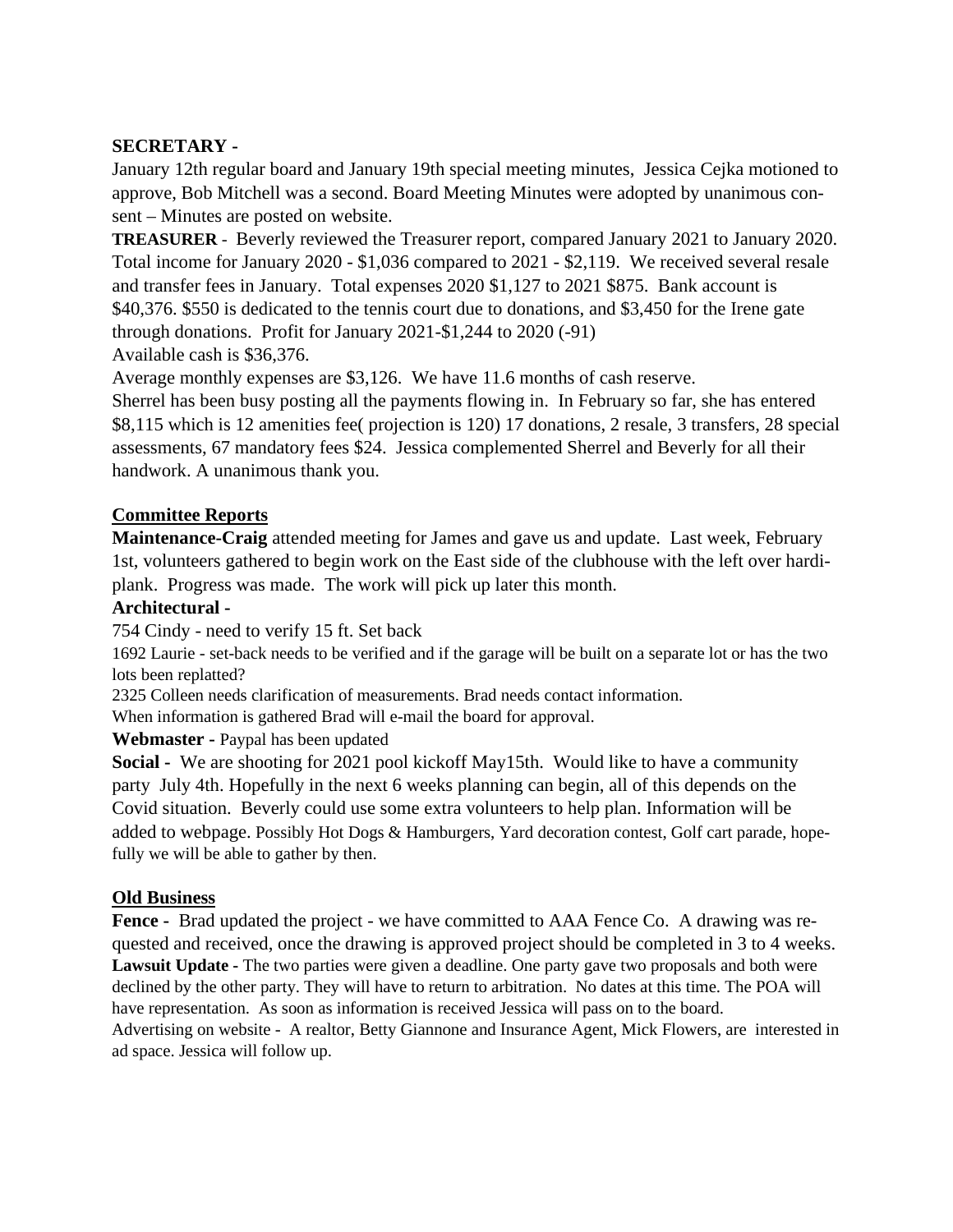Jessica announced Bob Mitchell has volunteered to be Vice President. We are happy to have him take this position. Jessica moved to nominate him to the position, Sherrel was a second. Board votes unanmonously. Bob Mitchell motions all of the rest of the board stay the same, Brad is a second, and the board votes unanimously.

**New Business** - Jessica asked if there is any new business, no response.

# **Open Forum**

Jim Wilburn told everyone, Good Job.

Mark Hocher wanted to know if we have received information on the short term rentals/amenities question. The lawyer has not replied to Jessica's messages of late. Question to M. Hocher, do we have a retainer with him?

It was discussed in January to start a committee, Bob and Brad volunteered to work with the CLWS, county and Fire dept on a committee to assist neighborhood. Maybe Rodney, and Brad stated his neighbor may be interested. He is a former firefighter.

Someone asked about Donna Eccleston, since she missed the early January meeting. Jessica let them know she attended the special meeting and answered many questions. She also shared timely information on the Covid 19 vaccination situation. See the January 19th meeting for more information.

**Adjournment -** 7:45 PM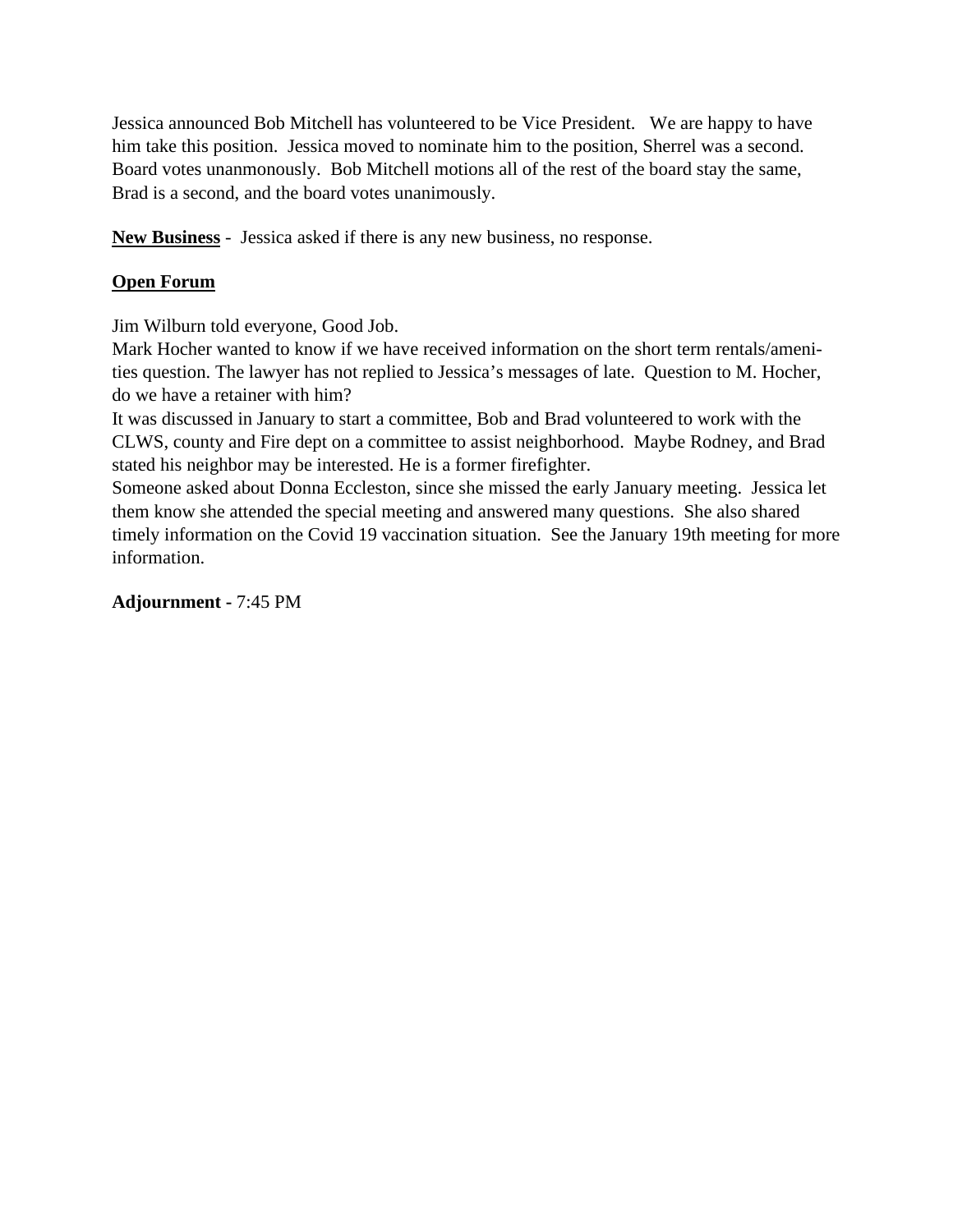

| <b>2021 Board Members</b>                                                                                                                                                                                                                                                       |                                 |
|---------------------------------------------------------------------------------------------------------------------------------------------------------------------------------------------------------------------------------------------------------------------------------|---------------------------------|
| Jessica Cejka President<br><b>Bob Mitchell – Vice-President</b><br>Tricia Buford Markuson Secretary<br><b>Sherrel Romano Treasurer</b><br>Beverly Simms – Member at Large – Socials<br>Dusty Cejka - Member at Large - Website<br>Brad Mitchell Member at Large - Architectural | P<br>P<br>P<br>P<br>P<br>A<br>P |
| James Alderson - Member at Large - Maintenance                                                                                                                                                                                                                                  | A                               |

# Quorum Established - yes

#### **Call to Order 7:02**

**Property Owners in attendance:** Betty and Mark Hocher, Debbie Sheridan, Jim Ruffing, Debra Jones, Deb Holland, Gwynn Wiggiton, Dave K, Wayne Synder, Steph Grabois, Carlton A, Sandra B, Jeff and Tracy Hastings, Linda K., June Cerrato, Linda, Tammy.

#### Jessica reminded the participants that they may use the chat bar to ask questions if they do not want to or have time to speak.

#### **Orders of Business**

**Secretary**

• Brad Mitchell motioned to approve February 2021 Monthly Meeting Minutes and Sherrel Romano was a second. The Minutes were unanimously approved and are posted on the website.

**Treasurer** - Treasurer report was reviewed by Sherrel and Beverly.

Sherrel reviewed specific current revenue numbers Amenity fee 66 = \$5,772.00, Special Assessment 97 = \$10,498.00, Transfer Fee  $4 = $1,200$ , Resale  $3 = $825.00$ , Donations  $123 = $2,101.00$ .

Beverly reviewed Financials and compared to previous year. Income as of Feb. 2021 \$26,359 compared to Feb. 2020 \$16,625 up \$7,500.

Total Expenses as if Feb, 2021 \$1,588 to 2020 \$1,372 which is up \$9,500. Banking stats - total cash on hand \$63,903. Rolling Cash Analysis we should be able to cover expenses for 19.2 months, but currently all money is coming in and no money are going out.

## **Committee Reports**

#### Maintenance

James Alderson could not make the meeting, so below is his message.

*Your maintenance team has met a couple of times since our last meeting and accomplished the following. The East wall of the clubhouse is planked as high as we can reach without scaffolding.* 

All of the caulking and some of the painting has been completed on the plank and the front of the building. We are aware of the toilet leak in the ladies rest room and will get that take care of in the next couple of weeks or at least before the pool opens. Water to that toilet will remain shut off until the repair is done. I would like to express a sincere thanks to Jack Catalina and Jim Mulligan (who is no longer with us) for helping distribute water for flushing to several of our home owners. That water was rain water collected over *the past couple of years that Cyndi and I use to water our garden.* 

Please let us know a good time for the work day and pool cover removal and we will round up the troops. *Time permitting, we could put a lot of paint on the clubhouse at that time.*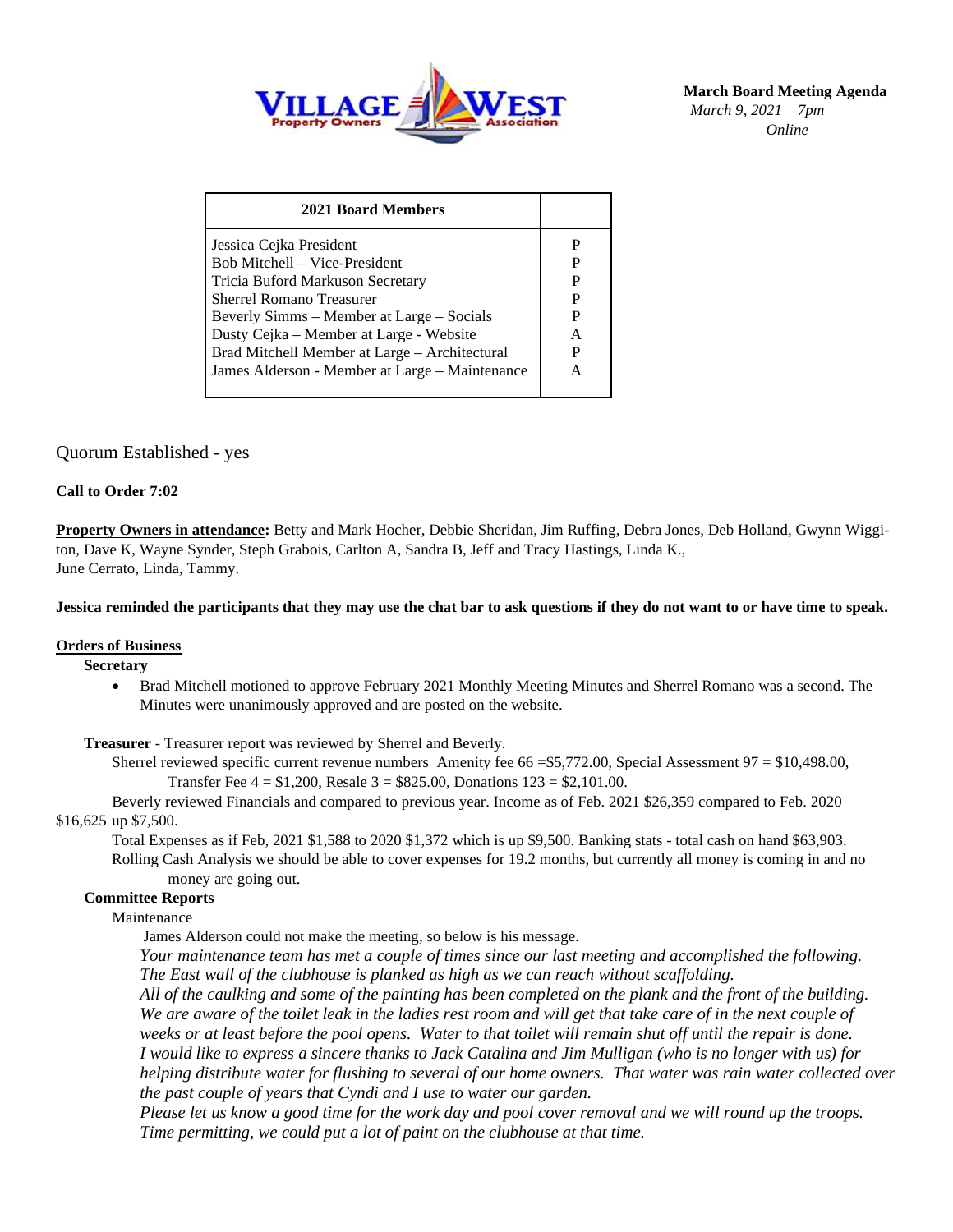Mark Hocher, property owner, recognized the pool committee's hard work, and pointed out they are just a handful of volunteers. He wanted to know if the POA finances could allow the pool company to handle all pool duties. It was pointed out that the finances are still fragile, possibly within a year or two there will be some breathing room, which would allow more money for the pool. The plan is to raise more revenue with the Amenities Fee. Jessica stated that Beverly and Sherrel are keeping a close eye on the money and comparing it to the previous year. Legal fees and high insurance cost are still a factor..

Carlton, property owner, wanted clarity on the clubhouse timeline and questioned the vote on the "over the threshold of \$7,500" at the special meeting.

This opened discussion about the clubhouse construction process. The front of the clubhouse was handled by a Contractor for \$3,800 with VWPOA purchasing the materials. Materials were first purchased for the volunteers to complete the job, but it was decided to use a contractor for the front instead of volunteers. 3 bids were received. More product than needed was purchased, so in order to use material in a timely manner it was discussed to complete the East side. The vote at the special meeting was to address any additional material to complete the East side. The volunteers are currently working on the East side using the overages, but they will need to purchase additional materials to complete the East side. Due to the purchase of additional materials taking the number over the \$7,500 threshold, the vote was called in the special meeting that was already scheduled. The board discussed having each side as a stand alone project, but thought the special vote kept the project more transparent. The plan is to evaluate after each side is complete to consider a contractor or have the volunteers complete.

Jessica will touch base with James to clarify how we will proceed.

Carlton wanted to know if the bids are available. Of course they are available at request.

Architectural

- Gate Project Brad gave an update on the gate. The Fence company will have the gate installed and completed by the end of March. Brad is working on getting information on the gate locking system. We need to have some signs to educate the public about the gate system, we are planning on giving a month leeway. Hopefully begin locking May 1st. The key that will lock the Irene property will also unlock the pool. Recommended to put the properties on all of the social media available to us.
- Sheila Wooten sent an e-mail, Brad replied, and waiting for reply from her.
- 754 Cindy proposed garage needs to be clarified. The owner and contractor were emailed on Feb. 10th, waiting for a reply.
- 325 Colleen, Thompson on hold, does not have a firm idea of what they want.
- 1692 Laurie more discussion is needed and a follow-up.
- 1329 Janet, Debra Jones Will be submitting appropriate paperwork on build soon. Would like clarification of Deed restrictions and house trailer. They are requesting to live on the construction site, and would like a variance. Debra said she feels there are many doing this in the neighborhood, and she has taken pictures. The POA will look into this and clarify with attorney.

Communication/Webmaster - add the key information for the Irene property and the Pool opening information.

Socials - Request for baby shower, but it was a non resident. With the Covid 19 state opening up, there will be more interest.

#### **Old Business**

• Lawsuit update - no current update. We will get a notice when their 60 days are up. We received a bill for the Lawyer's services on our behalf, and it has been paid.

#### **New Business**

- Opening of Pool
	- o Pool cleanup & cover removal day. Pool Committee was looking at May 8th for the opening, cover needs to come off at the beginning of April. Due to Easter we discussed April 6th for a cleanup day for power washing, tree trimming and overall cleaning and removing the cover.
	- o Discussion of additional and alternate days. It was recommended to open the Pool on May 1st. It was suggested to have the clean up on a Saturday, possibly May 27th, if not Tuesday the 30th. The committee will send additional dates to the board, then an email will be sent out for volunteers.
	- o Recommended Key pick up dates: April 20th from 10am-12pm, April 21st 6-8pm, 22nd 10-12pm and May 1st 10am to 2pm with an ice cream social.
	- o Sandra started pruning the Oleanders and is waiting on the Saga palms. She said that she will take care of the the plants at the front of the clubhouse.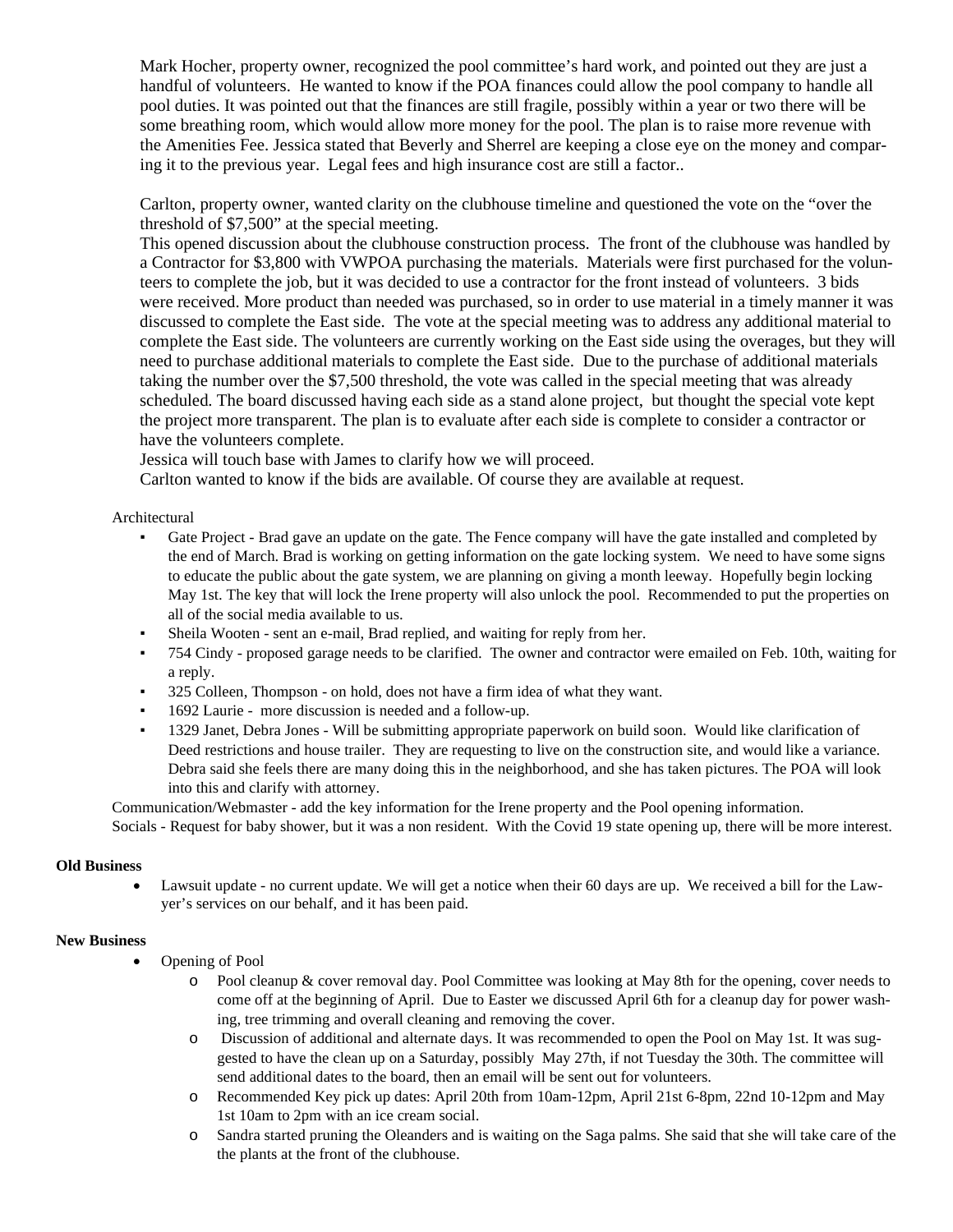- o There are some pallets and trimmed trees that need to be hauled off. Possibly on cleanup day.
- o Patricia will discuss key locks with Brad.
- **Open Forum -** Mark H. Asked if we got a legal opinion on the short term amenity usage? Still waiting on response from Lawyer on a few items. May need to make a Lawyer change.

**Adjournment - 8:07pm**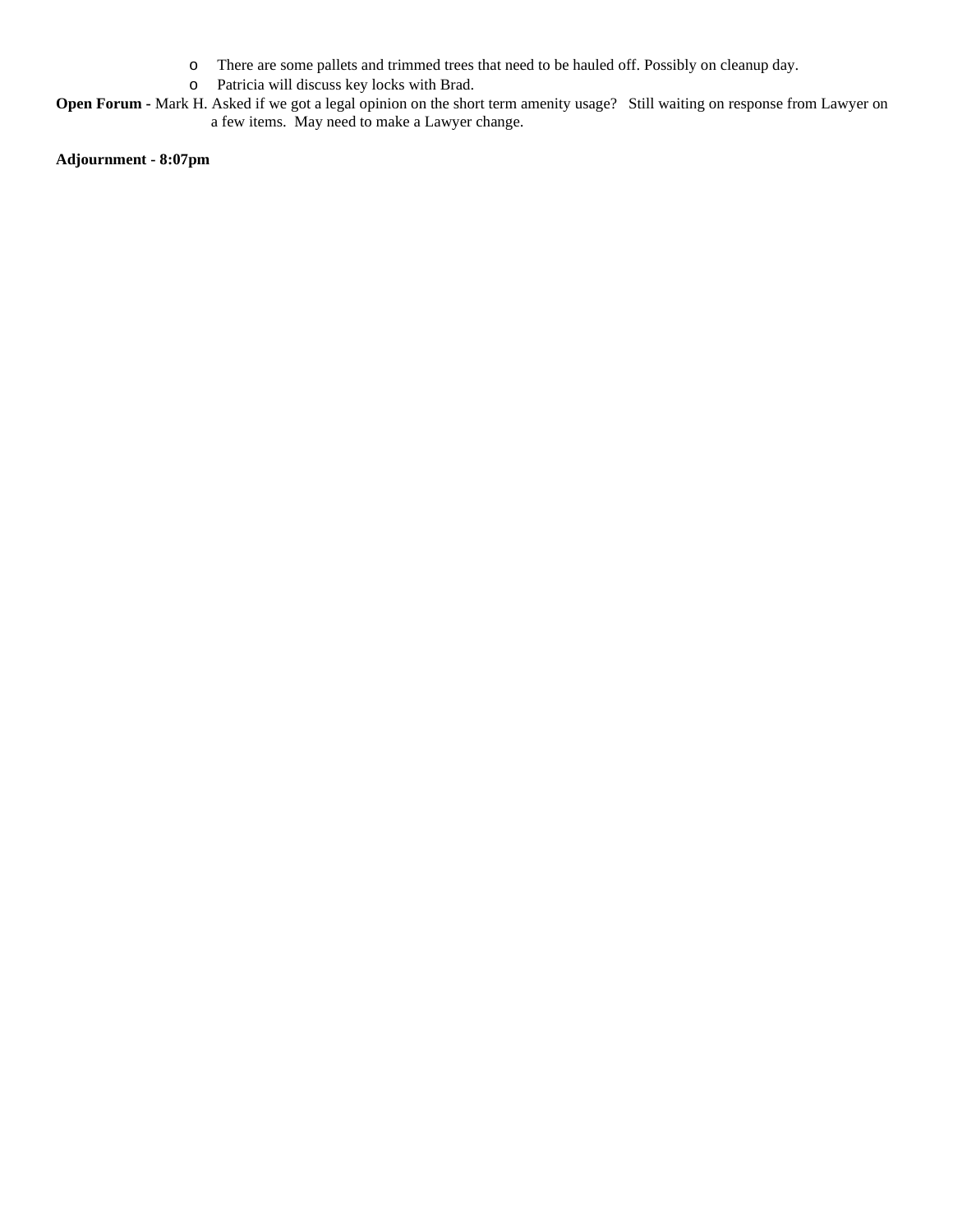

**April Board Meeting Agenda**  *April 13, 2021 7pm Online*

| 2021 Board Members                             | Present | Absent |
|------------------------------------------------|---------|--------|
| Jessica Cejka President                        | P       |        |
| Bob Mitchell – Vice-President                  |         | A      |
| Tricia Buford Markuson Secretary               | D       |        |
| <b>Sherrel Romano Treasurer</b>                | D       |        |
| Beverly Simms – Member at Large – Socials      | P       |        |
| Dusty Cejka - Member at Large - Website        |         |        |
| Brad Mitchell Member at Large - Architectural  | D       | A      |
| James Alderson - Member at Large - Maintenance | P       |        |

#### **Establishment of a Quorum - Yes**

#### **Call to Order: 7:02**

**Property owners in attending -** Emery Wilke, Thomas Wilke, Debbie Stafford, Dr. Crosby, Betty and Mark Hocher, Sandra B., Galaxy A21, Christy's iPhone, Pohler, Moto Z3

#### **Orders of Business**

#### **Secretary**

• Approval of March 2021 Monthly Meeting Minutes - Jessica motioned and Sherrel was a second, and March minutes were unanimously approved by the board.

**Treasurer** - Treasurer's Report was reviewed. First Quarter income. The mandated fee \$7,716, Prior year mandatory fee \$879, Voluntary Assessment \$12,794, Amenity Fee \$12,000, associate Fee \$500, Resale packet \$1,925, Transfer Fee \$2,700 Donations \$2,982, Pay Pal \$21, Total income for the quarter \$41,517 which is 66% of Total year budget 2021. Within the income is \$550 for tennis court and \$3,450 for the gate.

Expenses are low at this time \$2,466. The insurance cost of \$17,000 will be due this summer. Additional Amenity fees would be helpful.

#### **Committee Reports**

Maintenance

- Special thanks to everyone who helped with pool cleanup day and Sandra for landscaping.
- Toilet was replaced in the women's restroom by a volunteer, Pipe in the pump house was replaced by a volunteer, and after clean-up day several volunteers hauled the bush to the Comal Co. recycle center.
- Clubhouse update on hardiplank project completed front, volunteers started one side but due to approaching deadline and scaffolding needs, we are hiring the contractor to complete the project.
- Irene Gate Project update Brad will repot Thursday am. On the gate status.
- Signs went up this week stating it will be locked starting May 15

Architectural

- Property owner asked about living in RV while building home. This violates the deed restrictions.
- 1440 Colleen was approved.

Communication/Webmaster - Some updates were pointed out to add to the webpage.

Socials

- Pool opening will be a key pick only.
- Covid concerns are still in play, there was a discussion on possible dates, Memorial Day, July 4th or labor day.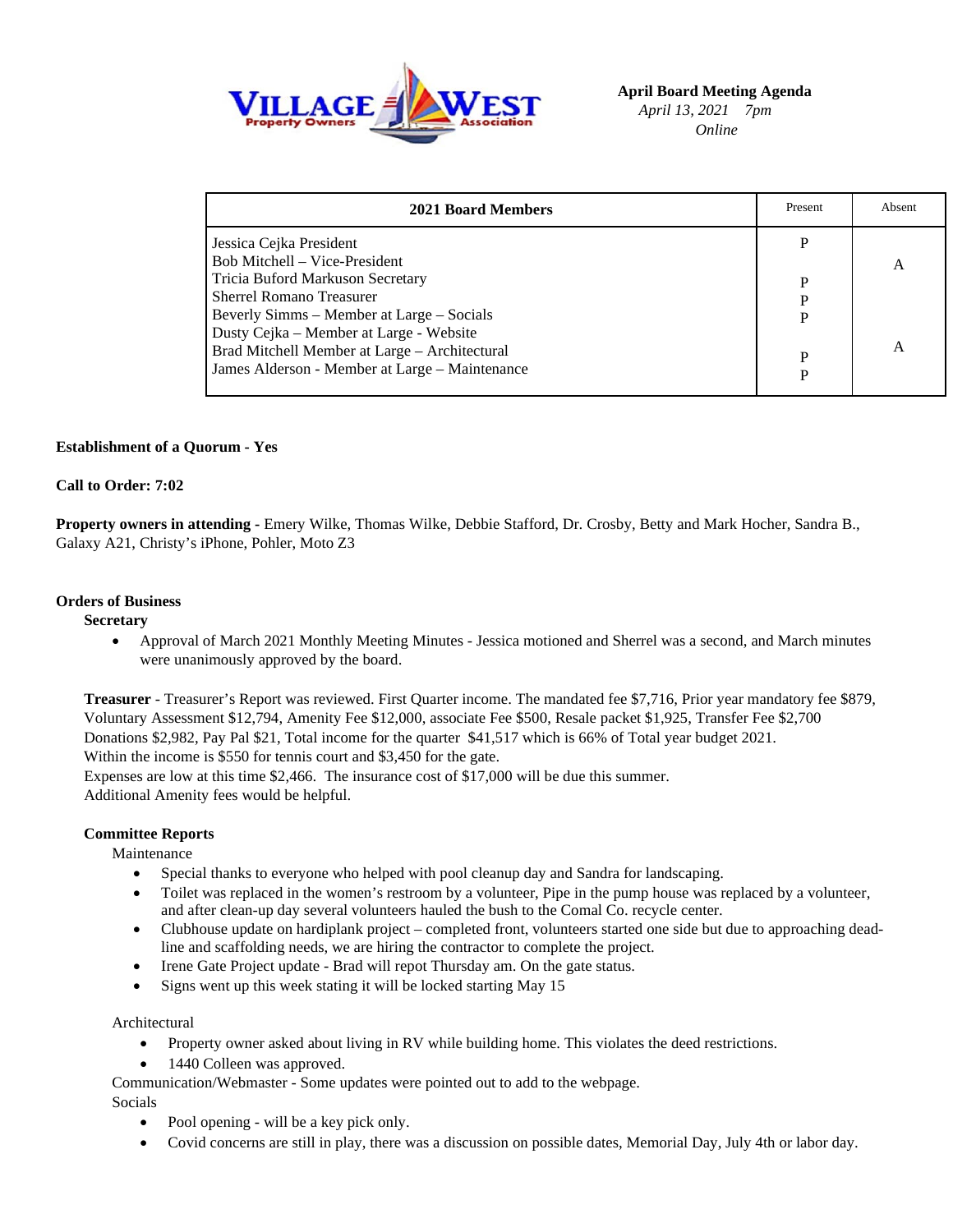#### **Old Business**

- Attorney update
	- o Lawsuit update still waiting to hear if there are any recent outcomes.
	- o STR rentals using property owners amenities received information from lawyer and was discussed. The board is getting together to finalize waiver this weekend.
	- o Looking at other options for attorneys
- Opening of pool:
	- o Key pick up dates are on the website. Information was sent via e-mail or mail to those who have already paid the amenity fee.

#### **New Business**

- Clubhouse rentals The board would like to see the clubhouse open for rentals. Information will be updated on the website.
- Volunteer committees were discussed and how we can get extra volunteers. During the key distribution, and during in person meetings, we will place out sign up sheets.
- The board is looking forward to in person meetings. Prior to the next meeting, the President will test a hotspot to see if we can accommodate both.

**Open Forum -** Many residents reported a drone flying around and buzzing their properties,

 One of our board member researched and reviewed the Drone information he acquired from the Sheriff and other sources.

Adjournment: 8:08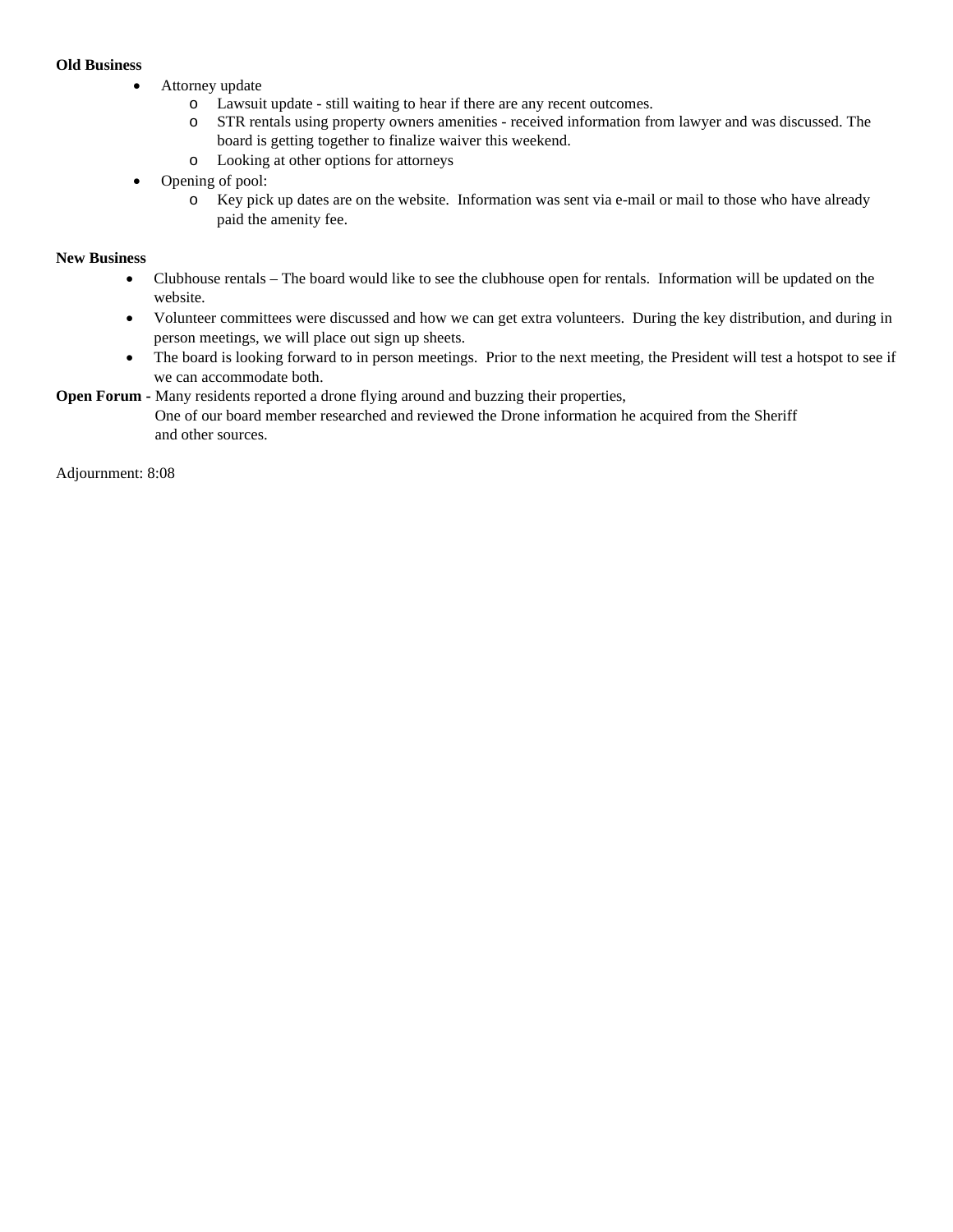# CANYON LAKE



## **Monthly Board Meeting Minutes**

May 13, 2021 7:00PM Online and In Person Clubhouse – 1262 Amanda

| Absent | <b>Present</b> | <b>2020 Board Members</b>                 |
|--------|----------------|-------------------------------------------|
|        | P              | Jessica Cejka President                   |
|        |                | <b>Bob Mitchell Vice President</b>        |
|        | P              | Tricia Buford Markuson Secretary          |
|        | P              | <b>Sherrel Romano Treasurer</b>           |
| A      |                | Beverly Simms – Member at Large – Socials |
| A      |                | Dusty Cejka – Member at Large - Website   |
|        | P              | James Alderson - Member at Large          |
|        | P              | Brad Mitchell Member at Large             |
|        |                |                                           |

# **Order of Business :** Meeting called at 7:04

# **Introduction of Board member**s

**Secretary -** April minutes were unanimously approved

**Treasurer -** Sherrel reviewed revenue to date. Dues 2021 369 = \$8,856.00, 2020 Dues =34 \$792.00, past Dues = 29 \$653, Amenity Fee = 119 \$14,875.00, Associate membership  $6 = $1,500$ , Donations  $160 = $3,790$ , Resale Certificate 11  $= $3,025$ , Transfer Fees 18 = \$5,400.00, Special Assessment 137 = \$14,664.00. Question where were we at this time last year? It seems like we have improved since last year. Brad read the report comparing this year to last.

# **Committee Reports:**

**Maintenance -** Clubhouse has been completed. There was some lumber left over, James replaced it with picnic table lumber for the lake access area. Craig is building the table. We are happy to take donations for additional tables. Still on the list of repairs, the playground area, paint underneath the clubhouse. Question, Was the roof inspected since the hail storm? Can we obtain a new roof? Yes, someone did check our roof and we are waiting on reply from insurance company. Sherrel left a message today for the Insurance adjuster. The girls bathroom has been painted blue as well. One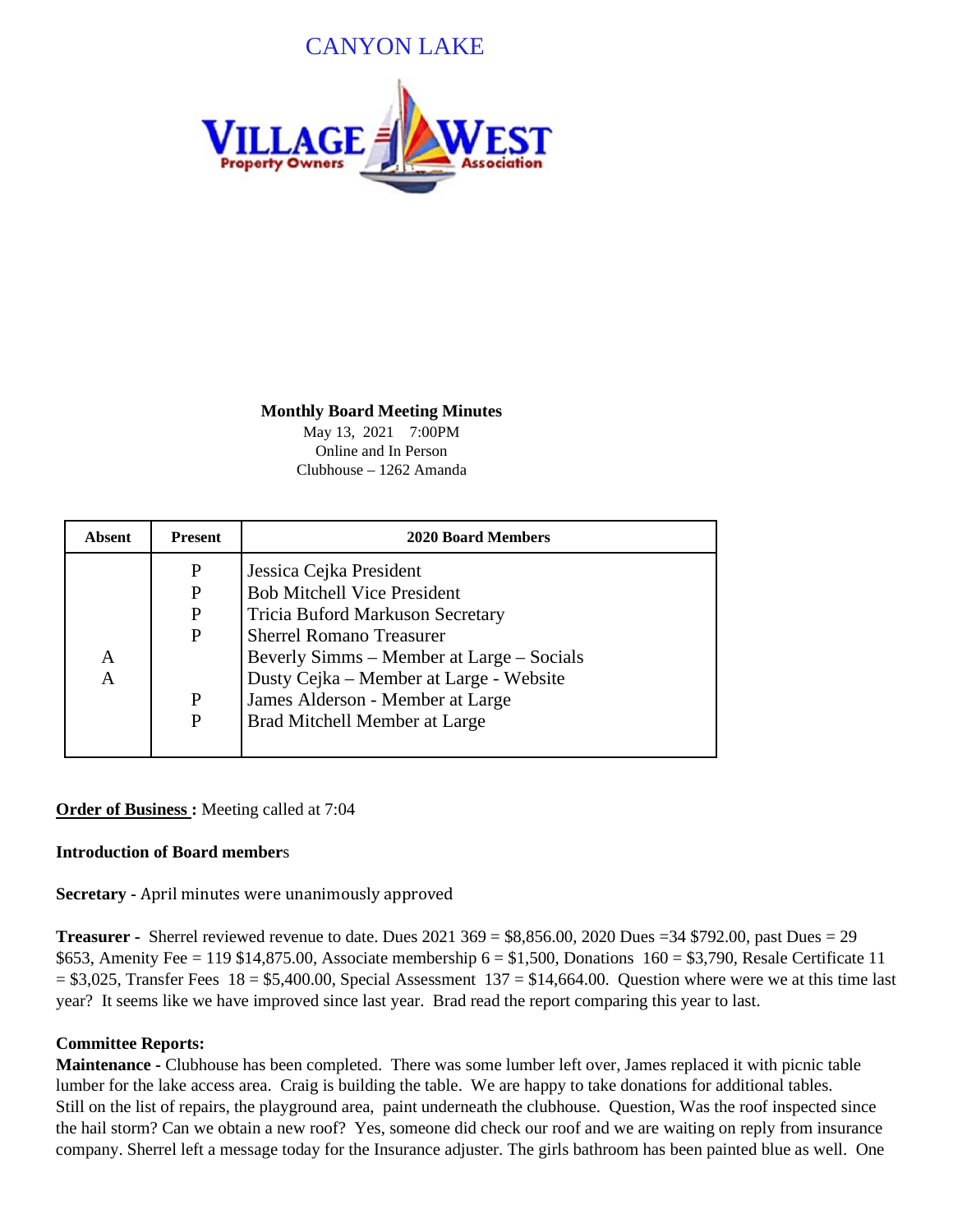of the residents discussed buying a couple of picnic table kits for the lake access area. Asked about basketball hoop repair too. James will look into the basketball repair.

**Fence update:** Gate is completed, but not locked. The Contractor will be out Thursday.

**Architectural -** Brisk month All approvals sent to VW website. The 6 below were approved in the last 30 day's ish:

- \*1440 Colleen Lot 3 Gitzen- Garage
- \*1102 Colleen Lot 14 Counts -Car/Boat port
- \*2417 Connie Lot 627R Hooten- Garage
- \*209 Cindy Lot 370R Brannon- Garage/Shop
- \*1528 Connie Lot 738 Aroble- Home
- \* 2042 Colleen Lot 78R Thomas- Home/ Garage

\*2141 Janet Wentworth -Remodel- Extended exterior completion Goal to 7 months from 6 to June 2, 2021

**Communication/Webmaster –** One more person interested in putting an ad on the website, waiting on art work. **Social –** Beverly Simms - Hoping to have a social on July 4th. Any ideas? More to come on June agenda.

# **Old Business**

- Lawsuit Still waiting for information.
- Pool Opening: The pool opening went smoothly, and pool keys are still being handed out. People can pick up keys at clubhouse at 10 am. This information will be on the website. It would be helpful for the owner to email that they are coming.
- Directors insurance needs to be paid at the end of May. Sherrel is working on the paperwork now. Questions and discussions about insurance pricing. Due to the outstanding lawsuit we were brought into the pricing has remained high.

# **New Business**:

Updating the By-Laws - Asked owners if anyone would like to be on the committee. No one volunteered. Board will determine a date to meet. Possible lawyer change.

Attorney - Due to lack of response from lawyer, we will look into alternatives of potentially using someone else. Sipra Boyd of RMWBH same lawyer helped Canyon Lake Hills, their feedback was the bylaws that were assembled with their help were pretty aggressive. Las Brisas also utilizes them and reported to a board member they were pleased with them. Both of these subdivisions are larger than ours. The firm has a name brand and have a good reputation. Consensus we need a firm to respond to us. Warnings from owners to make sure we understand fee schedules. Of course all fee schedules would be clarified.

# **Open Forum:**

- Owner wanted to know if there was ever a discussion to counter sue? The consensus is that counter suing would be costly. Someone asked when we were brought into the suit, we were brought in as a 3rd party defendant around December 2017.
- Questions on the Amenity Fee Association membership. Fee schedule has changed for the Associate membership and the Longterm Tenants were recognized as an Associate member. This was discussed at January and April meetings. Short term owners sign their own waiver when paying the amenity fee. Their guests must complete a waiver, then submit it via email prior to any use of amenities. Property owners are allowed one key. Long term renters are allowed to join as an Associate and have their own key. An owner questioned when the vote took place on the AFA membership. The board stated that the vote took place, and the details will be looked into and supplied.
- Question on RVs, they are not allowed to live in on property while building is taking place. Owner encouraged the board to make sure the RV issue is clarified on property In the Deed restrictions it is stated "no structures or house trailers of any kind may be moved onto the property; servants quarters and guest houses may be constructed on the rear one-third of said lots after completion of permanent residence.

**Adjournment :** 7:50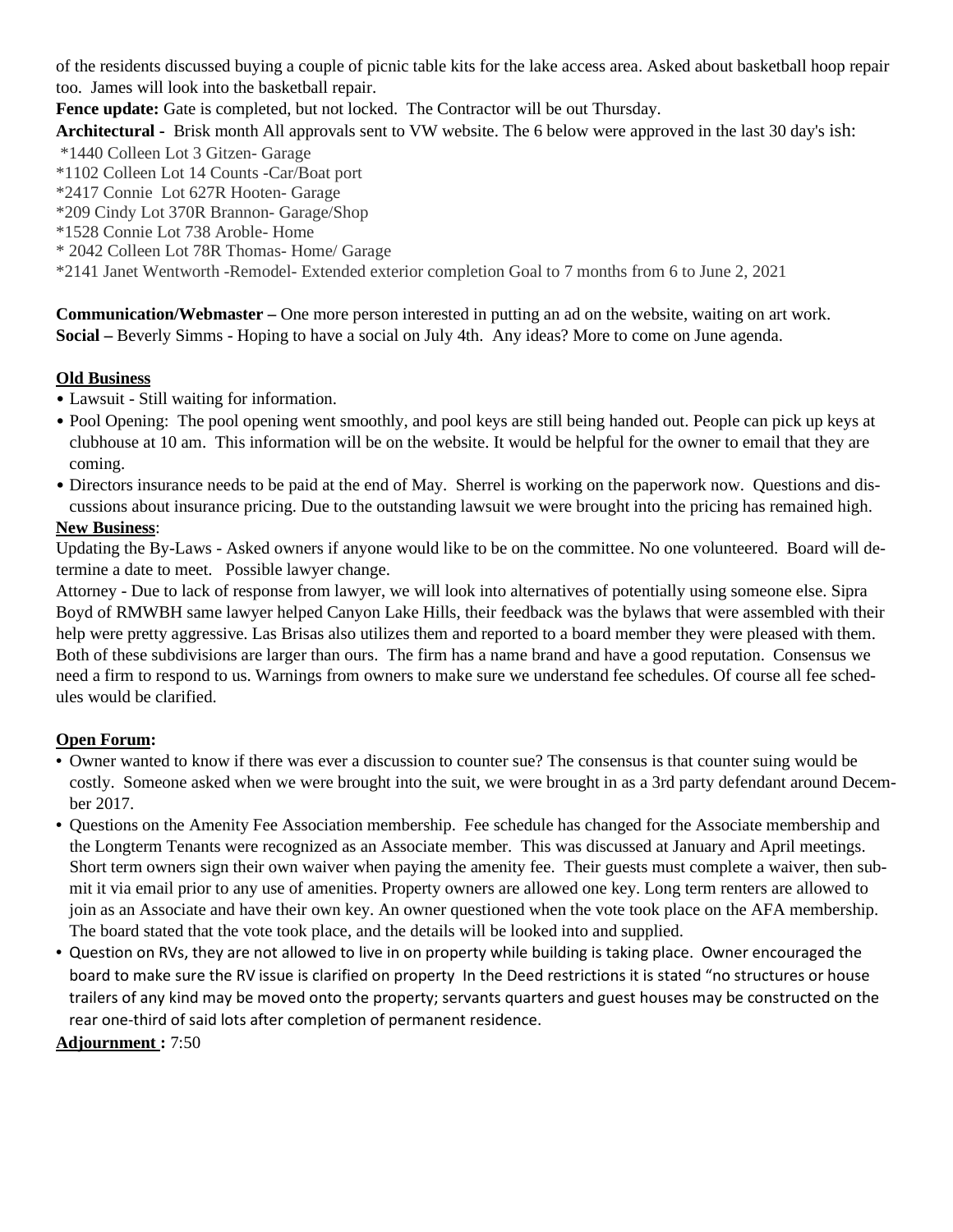

# **June Board Meeting Agend**

*June 8, 2021 7pm VW Clubhouse at 1262 Amanda Drive*

\* Meeting will be live-streamed via zoom. Online participants only mode during meeting but will be allowed to participate in

| 2021 Board Members                             |   |
|------------------------------------------------|---|
| Jessica Cejka President                        |   |
| Bob Mitchell – Vice-President                  |   |
| Tricia Buford Markuson Secretary               |   |
| <b>Sherrel Romano Treasurer</b>                | P |
| Beverly Simms – Member at Large – Socials      | D |
| Dusty Cejka - Member at Large - Website        |   |
| Brad Mitchell Member at Large - Architectural  | D |
| James Alderson - Member at Large - Maintenance | D |
|                                                |   |

#### **Quorum was established**

#### **Call to Order - 7:00PM**

#### *Orders of Business*

#### **Introduction of the board**

**Owners in attendance -** K. Markuson, Henry, Ken Romano, Art Simms - Online - Betty and Mark Hocher, Kelly Minor, Deb Howard, Carlton, Andrew LeBlang, Jeff Hastings, Jim Ruffing, Sandra B. And Lisa Rawling

President welcomed everyone to the June POA board meeting. The meeting procedure was reviewed, this meeting will be live-streamed via zoom. Online owners (with the exception of the board members) will be in lis-

#### ten-only

 mode during meeting but will be allowed to participate in Q&A at the end of the meeting. The property owners were thanked for attending and the property members present introduced themselves.

#### **Secretary**

May 2021 Monthly Meeting Minutes were posted to the website. There were no questions or objections to the minutes posted. The President moved to approve the minutes as posted. The secretary was a second. All

#### board

members were in favor. Minutes approved unanimously.

#### **Treasurer**

YTD financials were detailed and discussed. Currently our revenues received and our expenses incurred puts us in a profitable status. We have 3 areas of expenses that may be higher than our projected budget for the year. These are

#### our

insurance costs for our directors' liability policy that we anticipate to increase, our pool maintenance expenses which are coming in higher due to rising chemical costs and spending for legal reviews and corporate updates of which we are

#### in need.

#### **Committee Reports**

Maintenance left message with Crane Construction about the roof. Our insurance adjuster, said that we didn't need a new roof just \$400 repair cost. Maintenance built a picnic table from the remaining materials. The goal is to take it down to the lake access area.

Owner commented on the need to trim the trees down to the lake along the easement. Maintenance in agreement to set up a work day. Someone suggested leaving the trimming of trees until the winter which is better for the tree's health. An owner is donating 2 picnic tables and a nice bench. Thank you.

Maintenance want to prioritize a list of projects that are still outstanding. Update to follow.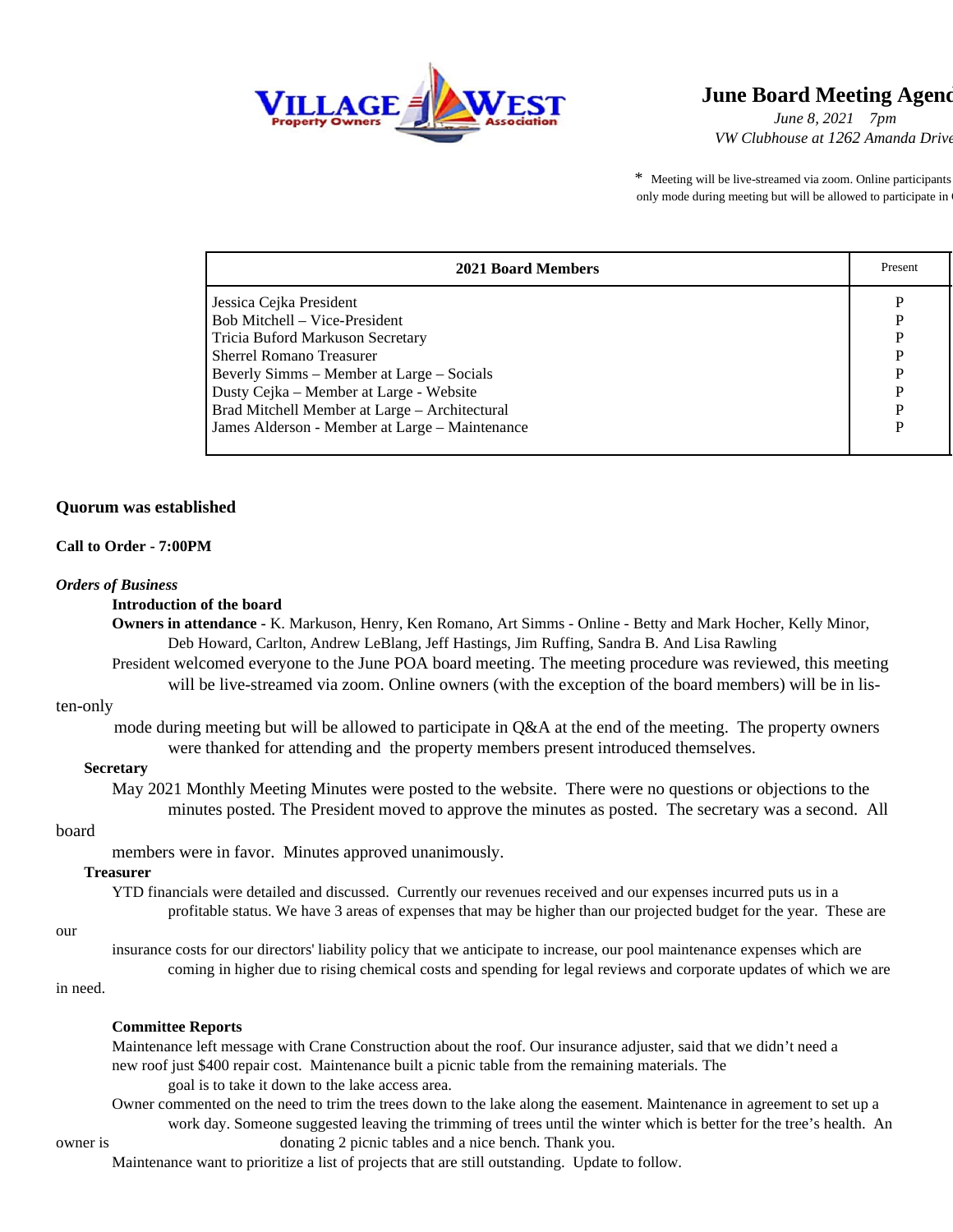Basketball goal committee received bids from Crane and Rameriz \$500 the cost of the goals plus labor. If anyone else knows of a company, please let us know.

- Architectural Last month was active, this month just questions to be clarified. No approvals at this time.
- Communication/Webmaster general information kept there. We now have 3 advertisers.

• Socials - We considered the 4th and July for a community get together. Social chair collected pricing and had conversations with other Owners, comments were about all the current activities during the 4th weekend and we thought it best to wait until October for National Night Out.

#### **Old Business**

- Lawsuit update
	- o The two parties in the lawsuit are still trying to come to an agreement. We do not know the details at this time or a timeframe on when they will reach an agreement. Our attorney will update us as soon as he gets more details.
- Setting up a committee to review/updating bylaws
	- o Once we have our new attorney in place, we will be setting up a committee to review/update our current bylaws. If anyone is interested serving on that committee, please let a board member know.
- Question raised at last board meeting regarding voting of amenity membership fee
	- o When the current board stepped in, the POA was struggling financially. This POA board has worked hard over the last year to develop a rapport with residents and grow the revenue for maintaining and working on projects such as the siding and painting of the clubhouse. The POA board represents the owners of Village-West. The owners consist of full-time residents, weekenders, some owners have long term rentals and some own short-term rentals, but they all are owners. When categorizing our revenue this past spring, we looked at OWNERS and NON-OWNERS. The board created the amenity fee schedule this year with owners and non-owners/associate members as the two categories. This was voted on by all board members over email in February and passed by a 5-2 vote. The waiver for Amenities to sign was finalized in April. Our goal was to create these levels of membership in a way as to not discriminate against our owners. Long-term renters fall under the Associate membership because they are non-owners. The Owners pay a onetime Transfer fee, a yearly mandatory fee, an yearly assessment, and many make donations. The Associate Members make only a one-time fee for the use of all Amenities that include, the pool, the tennis courts/basketball courts and lake access. There have been questions as to the category division and we will be discussing with our new attorney following this meeting.

#### **New Business**

#### **Attorney**

- o Selecting new attorney
	- Our current attorney handles lawsuits and recommended we find another attorney for the day-to-day questions that arise. The board interviewed three attorneys at different firms: Sipra Boyd (RMWBH), Bill Crist and Chloe Love. All three are extremely knowledgeable, bill at  $1/10$  hour increments, do not charge retainer fee and response time is 24hr-5 days.
	- Sipra Boyd is a larger firm (represents 1500+ HOA/POAs across state). Tiered billing is a pro. Initially would be using her (\$350-375) but could eventually use their law clerks or associates (\$125-250). 50% of their clients are HOA/POAs. Con is her office is in Houston (they have a SA office) but might be challenging if we ever wanted her to attend a board meeting or meet with us in person.
	- Bill Crist has been in practice since 2004 and went on his own in 2011. 75% of his clients are HOA/POAs and represents over 100 HOAs. His office is in San Antonio. There are 2 attorneys in the office. Pro: \$250 an hour*.*
	- Chloe Love focuses 100% on HOA/POAs. Her office is in Austin with clients in SA and Austin. Pro: She keeps client base smaller so can get to know clients. She is partnering with another attorney beginning in July and was recommended to us by our current attorney. \$350 an hour.
	- The board members shared their Pros and Cons and additional questions arose. Discussion took place.
	- After hearing the responses from the board, the President moved to nominate Chloe Love as the POA's attorney. Social chair. was a second. All Board members were in favor. The vote was unanimously passed by the Board members for Chloe Love. The President will let each attorney know of our decision and start work on the outstanding below.
- o We have gotten requests and questions from residents over the last few months that we will be discussing with our new attorney and provide clarification at the next board meeting. Items to address include:
	- Amenity membership previously discussed in old business
	- **RV** We are getting clarification on the definition of a house trailer as well as if you can live in an RV on your lot.
	- **Subordination clauses** A few title companies have asked for the POA to sign a subordination clause at closing. Our previous attorney advised us not signed them. We are able to sign 60 notice letters but some title companies are requesting the subordination letter instead. We will be getting guidance on the pros and cons of signing the clause and set a standard policy moving forward.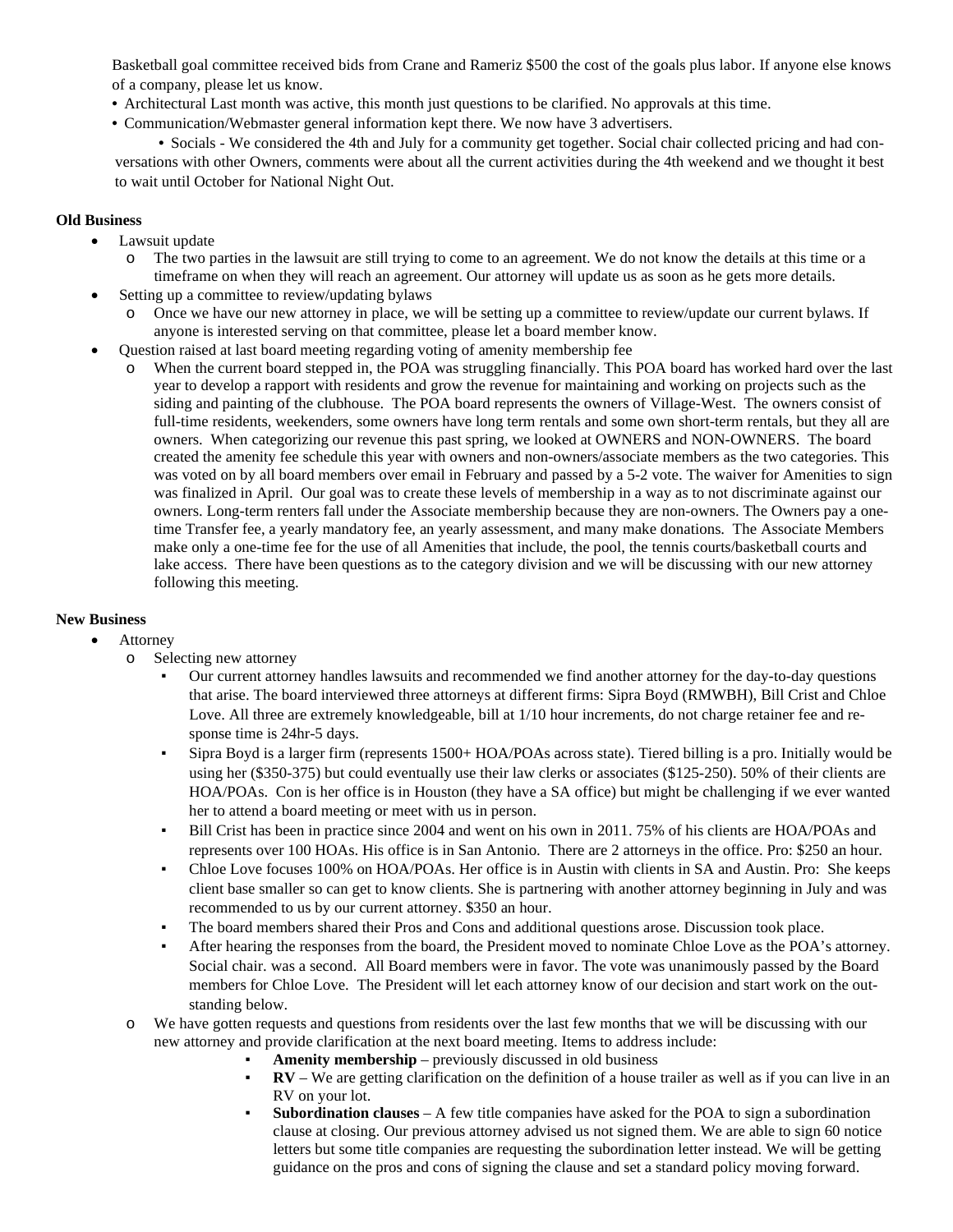- **Board meetings** The board has held votes via email over the last year and we will be clarifying if those votes were allowed. If not, we will revote on those items at the next board meeting.
- **Architectural** Deed restrictions state a garage cannot be built on a lot if there is not a home on the lot already. A resident has asked for clarification on this.
- **Filing notice of results of special meeting in January -** We held our special meeting in January where residents voted to create an amenity fee for all amenities. We have drafted a notice to file with the county and will get the attorney to review before submitting for filing with the county.
- If there are any changes that need to be made on any of the above items, they will be addressed and voted on at the next board meeting.

#### **Open Forum/Owner Discussion**

No items were received to discuss from owners prior to the meeting, but will open the floor for owners to address the board. A Long Term Rental owner discussed the increase in the Long Term rental Amenity Fee. (Associate Membership) The Board reviewed the Owner versus Non-Owner definitions, Resident versus Non-Resident, and Short Term versus Long Term Rentals. Several opinions were shared in a robust discussion. This topic is an area that the

board knows is an hot topic, and will have our new attorney clarify. The LTR owner feels that the Short

Term Rentals are being handled with kid gloves and objects to charging the Long Term Rentals more for the Amen-

ities than the property

owners. Maintenance would like the board to look into a 2018 Board decision to allow the Maintenance committee a \$300 fund to fix things when they come up.

Jessica asked if there were anymore questions or comments. There were no more at this time and Jessica thanked everyone for attending.

**Adjournment - 8:11 PM**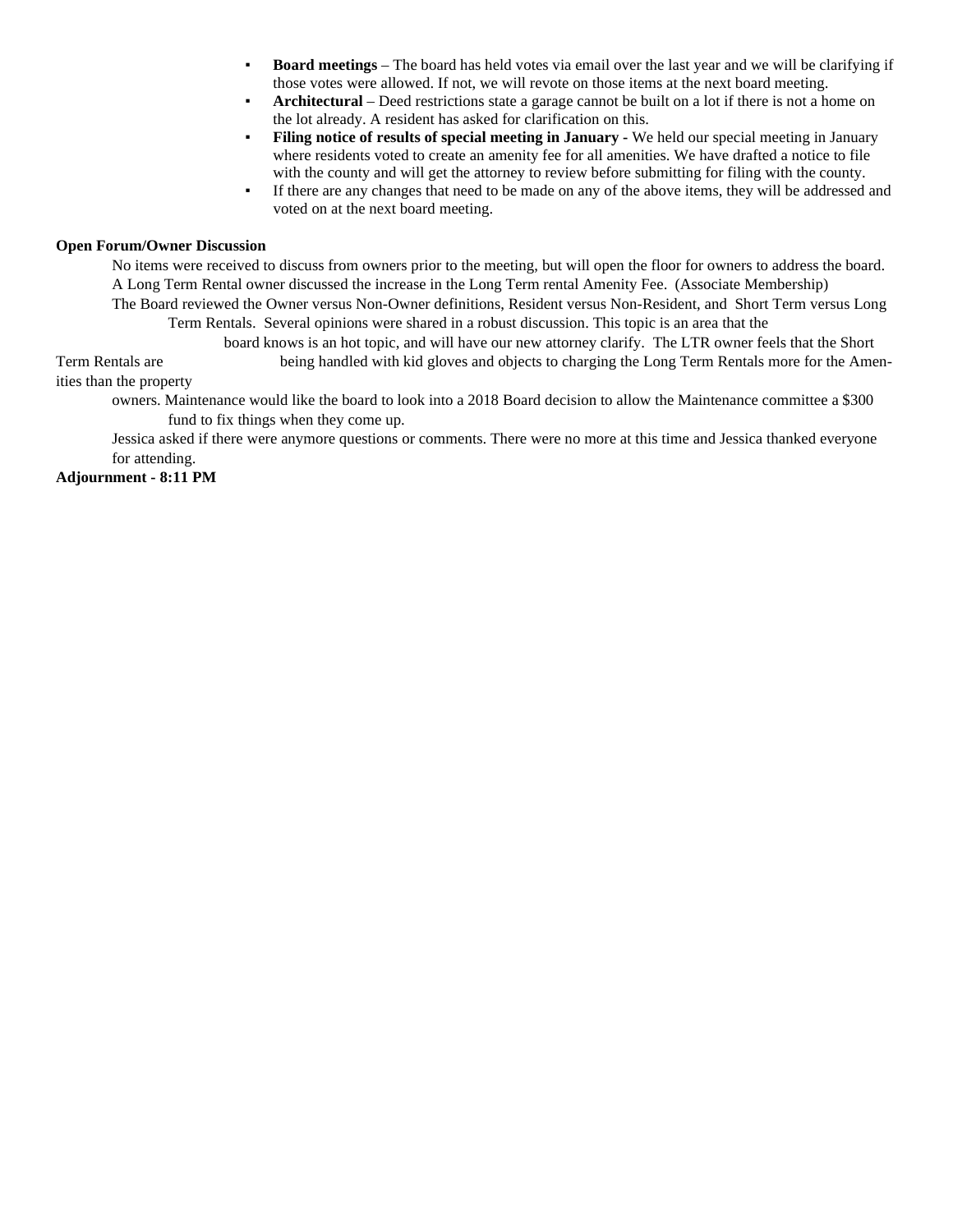

# **July Board Meeting Agen**

*July 13, 2021 7pm VW* Clubhouse at 1262 Amanda Dri

\* Meeting will be live-streamed via zoom. Online participant only mode during meeting but will be allowed to participate in the meeting.

| <b>2021 Board Members</b>                                                                                                                                                                                                                                                   | <b>Prese</b><br>nt | Abs<br>ent |
|-----------------------------------------------------------------------------------------------------------------------------------------------------------------------------------------------------------------------------------------------------------------------------|--------------------|------------|
| Jessica Cejka President<br>Bob Mitchell – Vice-President<br>Tricia Buford Markuson Secretary<br>Sherrel Romano Treasurer<br>Beverly Simms – Member at Large – Socials<br>Brad Mitchell Member at Large - Architectural<br>James Alderson - Member at Large -<br>Maintenance | P<br>P<br>P<br>P   |            |

## **Establishment of a Quorum - yes**

## **Call to Order: 7:01pm**

• Welcome and Board introductions - Residents in attendance; Jim Ruffing, Kelli Rostvold, Russell, Stephen and Connie Grabois, Betty and Mark Hocher, John Parker, Carlton Albrecht, Sandra Bougious, Debbie Stafford, Deb Howard, Kelly and Howie's iPhone, Dr. Crosby, Rodney

## **Order of Business**

## **President**

• Resignation of board member, Dusty Cejka, It was brought to our attention that two members of the same household are not allowed to be on the board. A new law was put in place September 2019, this board joined in December 2019 and was not aware of the change. After the previous webmaster, resigned he stepped up and joined the board when no one volunteered to handle the web page. We appreciate his willingness to serve on the board and the time he has given keeping the webpage up to date. In the future we ask that any issues or concerns be sent directly to the board's email directly and not addressed on social media. The board is happy to address concerns, but not all members are on social media, and it is not checked on a regular basis. We do not want to delay a response. During his time on the board, he did not vote on any items. The board is fully aware that each household holds only one vote. In order to clear any concerns over items voted on during the past two years, the President motioned to ratify all decisions made by the board from the time he joined the board, March 2020 to present. This will solidify items voted on when Dusty Cejka was on the board. The secretary was a second. All board members present were in agreement, passing the motion to ratify.

#### **Secretary**

- Approval of June 2021 Monthly Meeting Minutes, Questions were brought up about a voting timeline. The minutes were tabled until the August meeting.
- Filing notice of results of special meeting in January Ready to file.

## **Treasurer**

• Treasurer's Report - Treasurer reviewed financials.

## **Committee Reports**

Maintenance

• Basketball goal - More to come.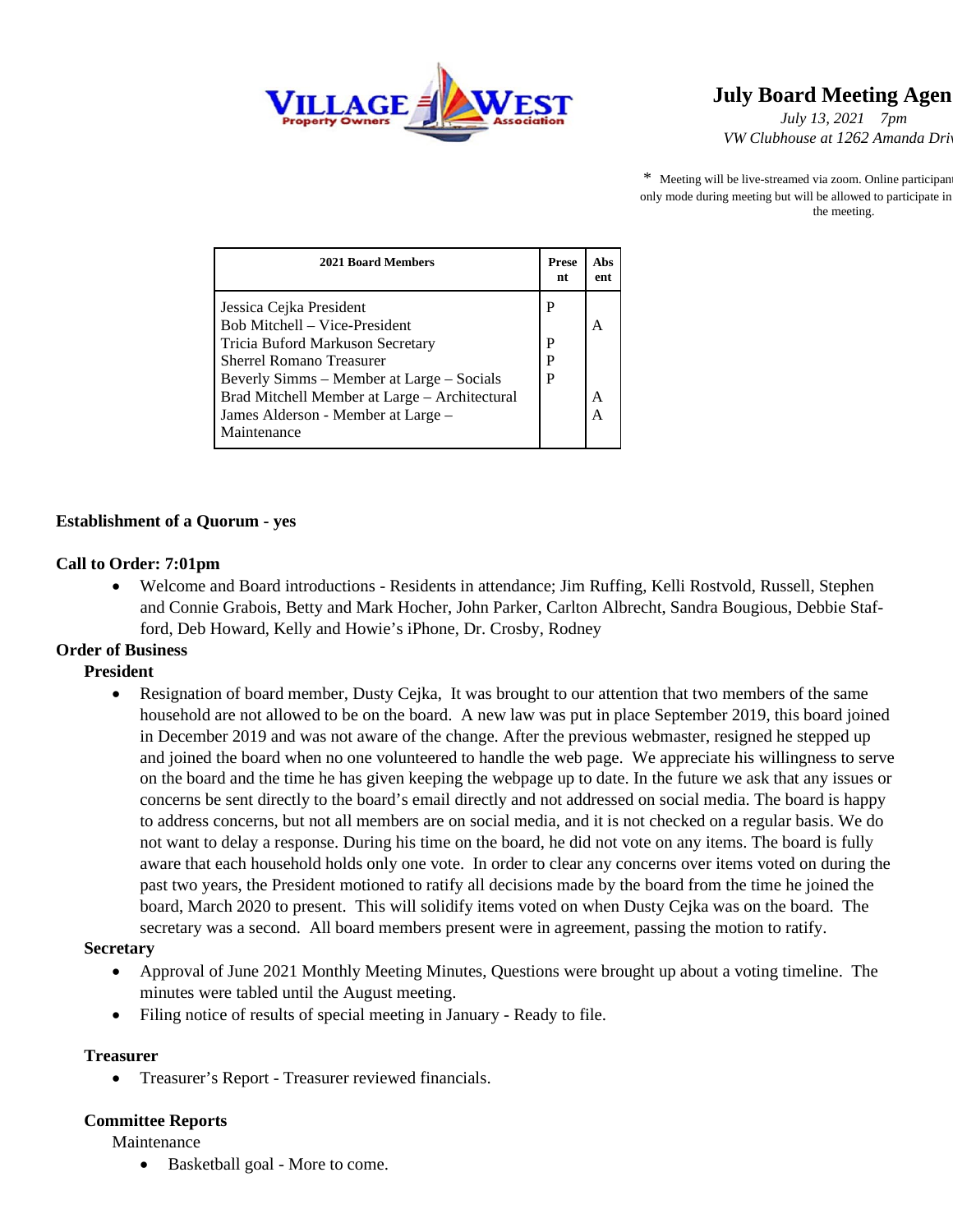- Roof insurance claim An owner offered to provide a name of a public adjuster to look at the clubhouse roof. The clubhouse has 20 year roof and it was put on in 2007. Beautiful picnic tables and benches were donated for the lake access property from on of our owners. Maintenance made a picnic table, and it is under the clubhouse at the pool area. Thanks to those that built, donated, stained and moved the furniture around.
- Architectural
	- RV's in neighborhood. Neighbors have complained about people living in their RV on their property. A letter will be drafted and sent. Still have questions of future fines that would address non compliance, lawyer will address.

Communication/Webmaster

• The PO has a standing communication committee. The Secretary was appointed by the President to oversee the communications committee. Dusty volunteered to serve on that committees and we welcome additional volunteers to serve on this committee.

Socials - The Social chair signed up for the National Night out on Oct 5th. We would like for this to be a hot dog social.

We will need about 10 volunteers. Save the date emails will go out in August. Will have some speakers from the Sheriff's office. Would like to have a theme such as, America the Beautiful and for this to be a welcome to all the new owners. Special thanks to the previous President for donating a great grill. The Social chair asked if anyone is interested to please send us a message.

## **Old Business**

- Review/updating bylaws Would love to have volunteers for updating our By-Laws. Start in the next month or two. The last board began this process and would be very valuable to the committee. Goal is to have these to the attorney to review and revise by the annual meeting for the members to vote on. Please send a message to the webpage if you are interested.
- Amenity membership E-mail voting of owner vs non-owner categories and fees were reviewed with the Lawyer. Because of concerns with the voting the President made a motion to move forward with the current categories and fees and to revisit at the annual Board meeting in December. The Treasurer was a second and all board members in attendance were in favor. The board will revisit this for 2022. If anyone is interested in serving on a committees to review categories and amenity fees, please send the board a message online.
- Discussion about the Irene property, lake access and court area. The gate is in and most are honoring the process, but there is still people abusing the area. The sheriff recommends to not approach people that are exhibiting bad behavior observe then call the sheriff so the unwanted guests will still be there when they arrive. Neighbor of Lake Access/Tennis courts secured their property, and hoping this will help.

## **New Business**

- Subordination clauses, A few companies have expected the board to sign Subordination clauses, on the attorney's advice we have not signed. Conversation of a solution would be to have the attorney review and pass the cost to the closing like a resale document of Transfer fee. Cost would be \$175.00 with 5 business days to complete. More review needed.
	- **Open Forum/Owner Discussion** No specific items sent by owners for discussion. The floor was open **f**or discussion. A former board member, complemented the board for bringing in revenue for the amenities. Thanks to the Pool Committee, we would love to have more volunteers if anyone is interested. Several neighbors reported on the Lake access area and gave their observations. The neighbor to the Irene property gate added barb wire to their fence and driveway gate to help deter nonresidents to the lake access and the court property. Several reports of new owners not knowing where the court and lake access property is located and some are having trouble with the lock. The plan is to display pictures of the Irene Gate and lock and post on the webpage. Also, need a new photo of the newly painted clubhouse. Robust conversations on county and neighborhood items, such as Boat Ramp, and overflow parking. Discussion of the lawyer choice, neighbors joined the conversation and shared their experience and skills.

## **Adjournment - 8:33**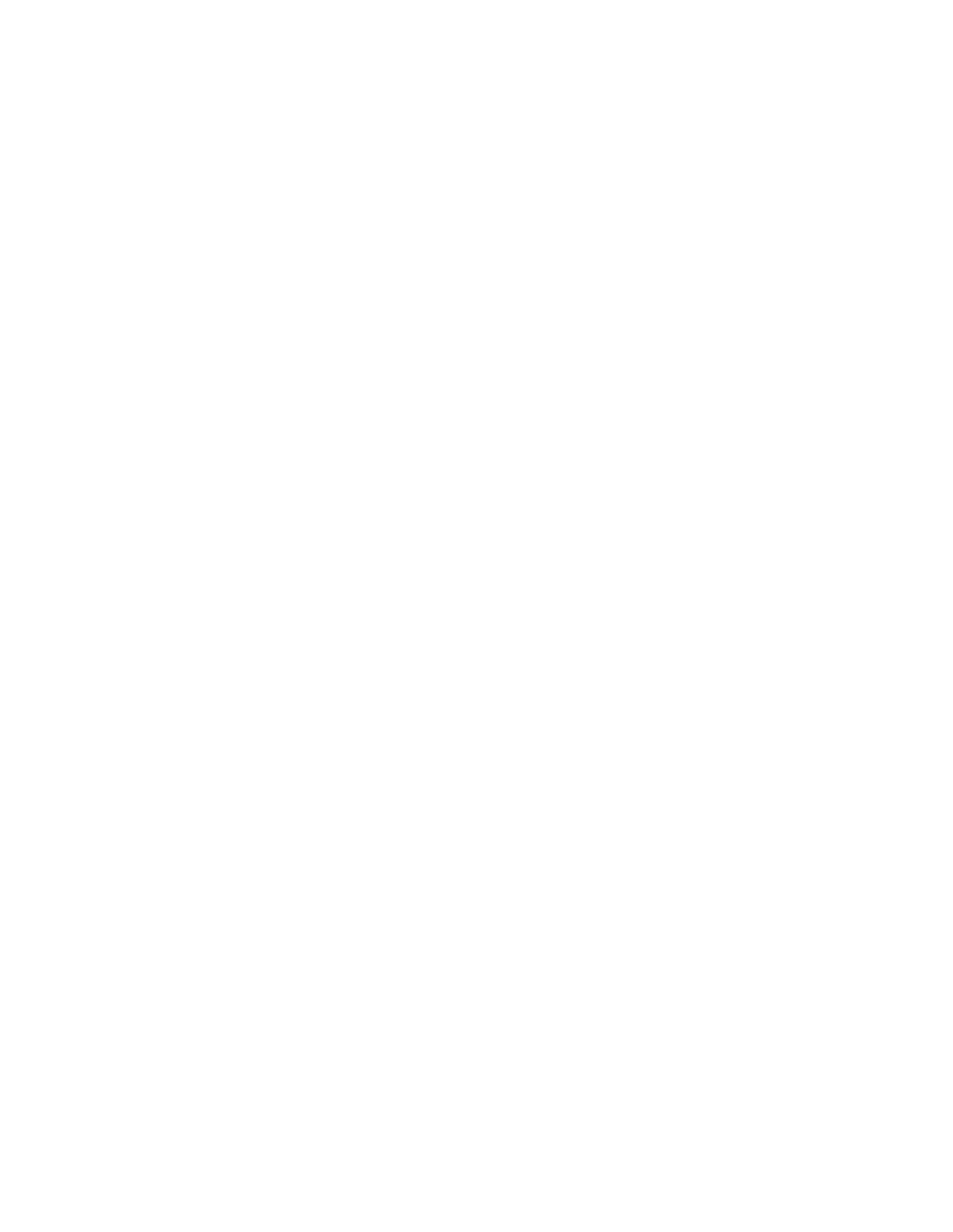

**August Board Meeting Agenda** *August 10th 7pm Clubhouse and Online*

| 2021 Board Members                             | <b>Present</b> |  |
|------------------------------------------------|----------------|--|
| Jessica Cejka President                        |                |  |
| Bob Mitchell – Vice-President                  |                |  |
| Tricia Buford Markuson Secretary               |                |  |
| <b>Sherrel Romano Treasurer</b>                |                |  |
| Beverly Simms – Member at Large – Socials      | P              |  |
| Brad Mitchell Member at Large - Architectural  | P              |  |
| James Alderson - Member at Large - Maintenance |                |  |

## **Establishment of a Quorum - Yes**

## **Call to Order - 7:01**

## **Orders of Business**

## **President**

- Welcome and introductions Board members and owners introduced themselves
- JB Williams, Cheryl, Mike Fuller, Ken Romano, Art Simms, Gretchen Schleyer, Henry Steinhager, Debra Jones, Debbie Howard, Jim Ruffing, Kelly Rostvold, Sylvia Butcha, Carlton Albrecht, Mark and Betty Hocher, Rodney Sandoval, Steph Grabois, Sandra B. Stacy, Dusty Cejka, Sandra Bourgeois

#### **Secretary**

- Approval of June and July 2021 Monthly Meeting Minutes
	- o June minutes were tabled at the July meeting due to a question on a date from a resident. The corrected minutes were sent via email to all board members for review. There were no questions or objections by the board. The President moved to approve minutes as corrected. The Social Chair was a second. All Board members were in favor. Corrected June minutes were approved unanimously
	- o The July minutes were sent via email to all board members for review. There were no questions or objections to the minutes posted. The President moved to approve minutes as posted. The Social Chair was a second. July minutes were approved unanimously
	- o The filing notice of results of special meeting in January 2021 was filed with the County August 3rd under public notice.

## **Treasurer**

• Treasurer's Report - Details of current month revenue collected were presented. Financial account balances for year to date 2021 were reviewed as compared to 2020 year to date balances as well as 2021 total year budgets. A member questioned the amounts spent on a prior year mediation bill and the amount paid on our current year insurance policy. Both of which were answered sufficiently by the treasurer.

## **Committee Reports**

Maintenance - Nothing to report at this time.

- Basketball goal
	- o 6 contractors were contacted and with no interest. The Maintenance committee recommended possibly buying a temporary basketball goal for a solution. More investigation needed.
- Roof insurance claim Suggested to postpone for a month, then reach out again to the insurance adjuster. Last month a resident recommended reaching out to a public adjuster.
- Special thanks to Jim Ruffing for replacing the palms at the clubhouse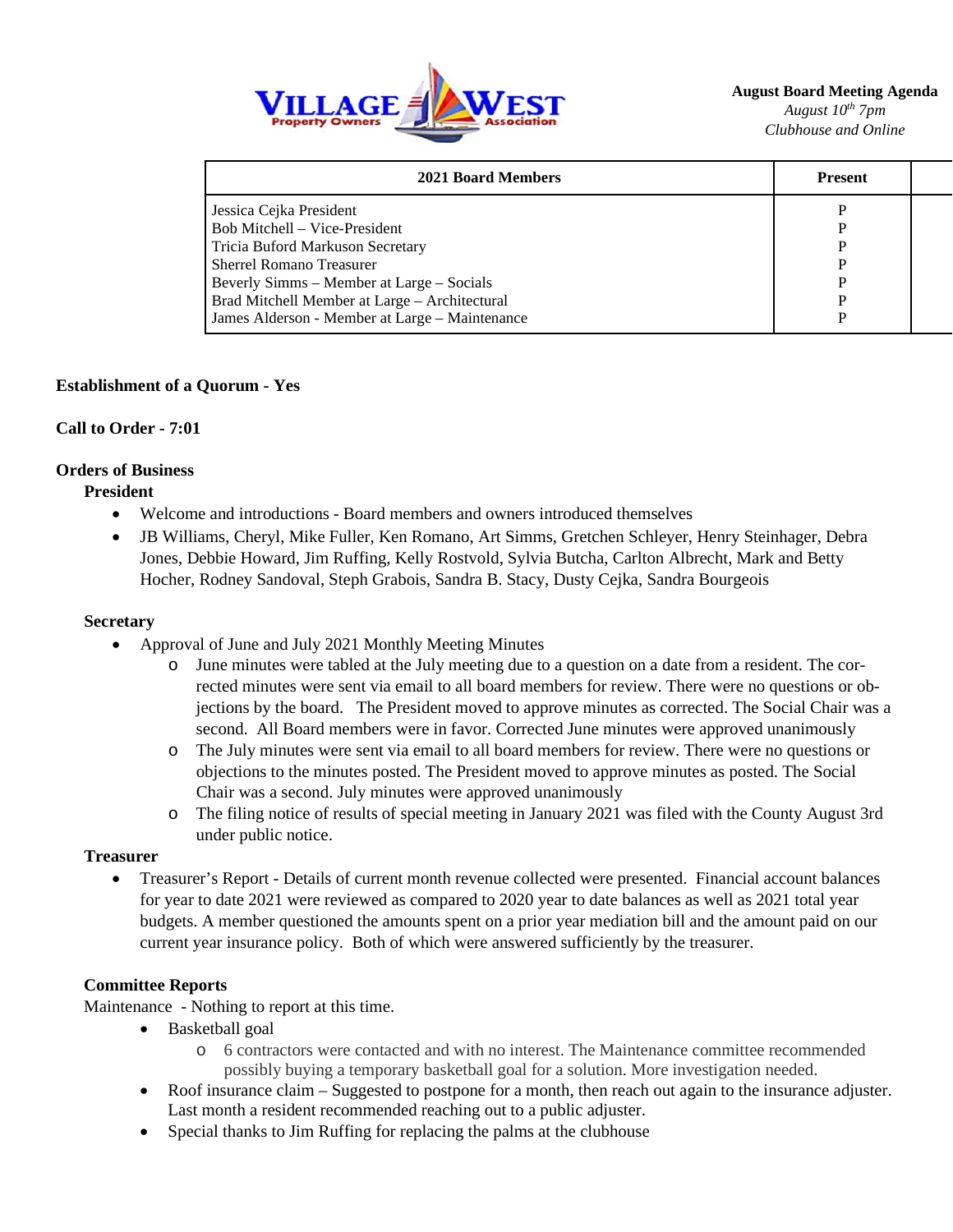Architectural

- RV's in neighborhood The board is working with the Attorney on the correct path. This may need to be addressed in the By-Law revisions.
- 1329 Janet One Approval

Communication/Webmaster - The webmaster committee person reported that the webpage had been updated. The need to renew web services is approaching and the information will be forwarded to the Treasurer. Socials

- National Night Out October 5th. The social chair gave information on the National Night Out. The Save the Date Flyer will be emailed out this week, then in September a RSVP email with a reminder following. If anyone is interested in helping with this event, please send an email to the email through the webpage.
- The clubhouse was rented in August for a birthday party.

# **Old Business**

- Updating bylaws in 2022
	- o The process of updating the by-laws will be postponed until 2022, so the expenses can be added to the annual budget and presented to residents at the annual meeting.
	- Review of Amenity membership (LTR)
		- o This board's intention from its beginning has been to represent the CLVW owners and their families to the best of their ability. It was felt that one of the major responsibilities was to ensure the amenities remain operational. For this year the amenity fee was set in 2 categories, owners and non owners. The board received feedback both positive and negative on this decision. At each meeting this has been discussed in detail. The board listened to the residents and believes more conversation on the LTR and STR and how to categorize the Amenity Fee needs to take place. This will be readdressed at the next annual meeting in December in a public forum. The President moved that the Board refund the addition to the amenity fee of \$125 charged to residents of lots being leased on a long term basis. We will review over the next months to have the 2022 amenity membership discussed and voted on at the annual meeting. The Secretary was a second. The board was all in Favor. The vote passed unanimously. The Treasurer will reach out to the seven Long Term Renters and facilitate the reimbursement of \$125 to each.

# **New Business**

- Internet at clubhouse for Zoom meetings
	- o Due to COVID, the board meetings have been held via zoom and recently mixed in person with zoom. A personal hotspot to host the online meeting has been used, but when the board member with the hotspot is not present, we have to change the format and have only in person or only online. To keep consistency, the President would like to recommend looking into getting WIFI at the clubhouse, so we can continue offering the online meetings to those who cannot attend. A board member stated this was a good idea to encourage more owner participation, increase positive interaction, and decrease negative comments. The board discussed options and will look into the cost. This will be readdressed at the October meeting.
- New regulations
	- o There are several new state regulations going into effect Sept 1st that the board will be reviewing with the attorney's input. The Insurance Company was contacted to review coverage on some of these changes.

# **Open Forum/Owner Discussion**

- An owner, Carlton Albright, requested to speak for a period of time at this meeting. He spoke for 5 minutes to share some of his concerns. He thanked the board for reimbursing the LTR. He stated that several residents as well as himself are looking to file a lawsuit on the POA. He stated that the property code suggest they let us know so we have options. In his opinion the Open meeting rules, POA state laws and a current house bill law was violated. He didn't bring his documentation. He then had questions on Transfer and Resale fees which are standard real estate fees. In his opinion the communication with the lawyer is supposed to be provided to residents in the minutes. He stated that he is not being negative just trying to help us.
- Jessica reminded Carlton that she has offered to meet with him and others multiply times to discuss any concerns. A former board President, Mark Hocher, made a comment about the significance of bringing lawsuits against the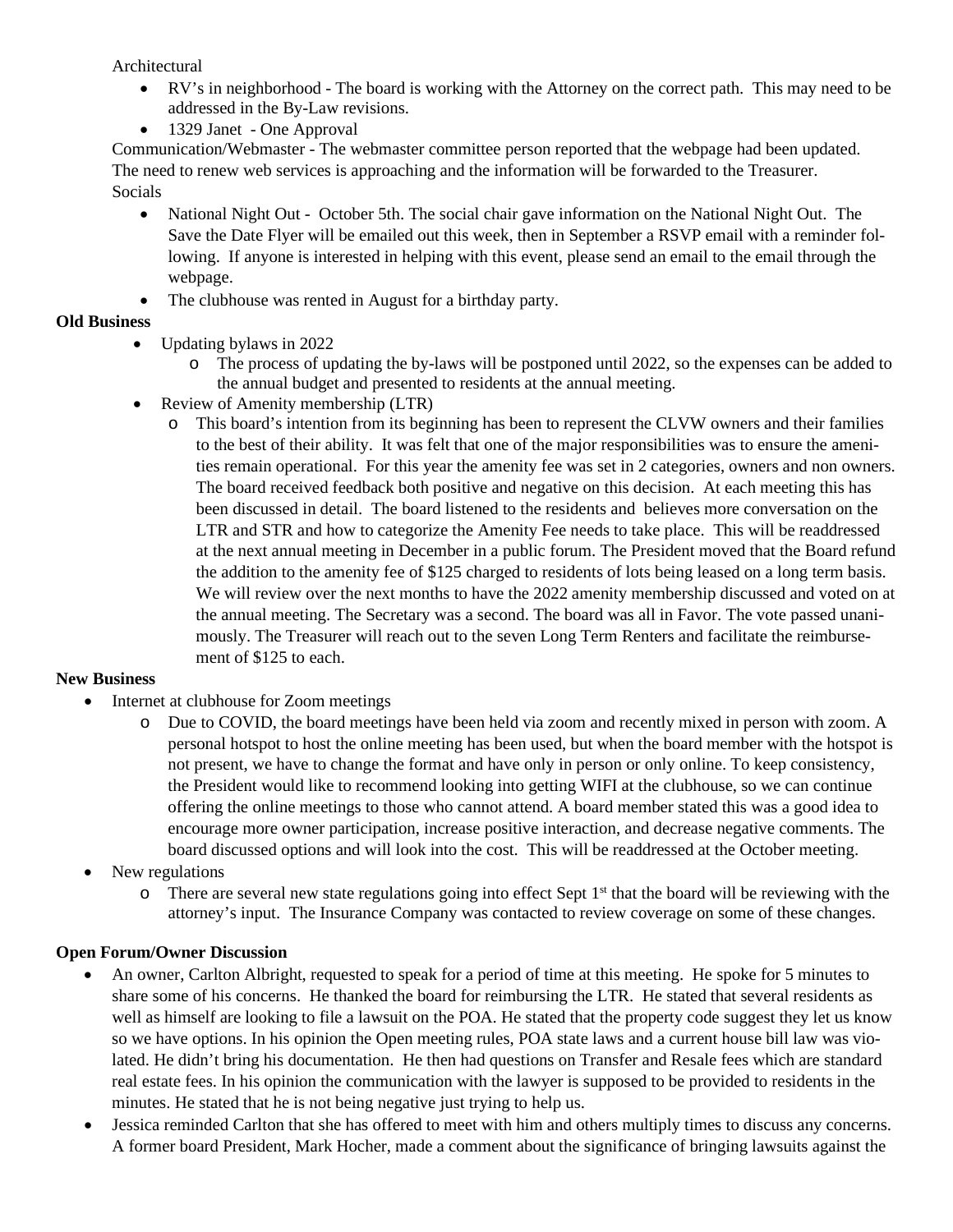board and asked that the owner commenting about this will make an effort to meet with the board instead of filing a law suit to handle any grievances.

Sandra B. asked about the Associate Membership, and wanted to know if the residents in neighboring areas were allowed to participate. The Associate participation is the same as the year prior. An owner asked about how to find the agenda on the website. The webmaster explained the process.

The President asked the residents if there are any problem or mistakes, please let the board know. The board members has listened to members in the past and made corrections where needed.

## **Adjournment 8:05**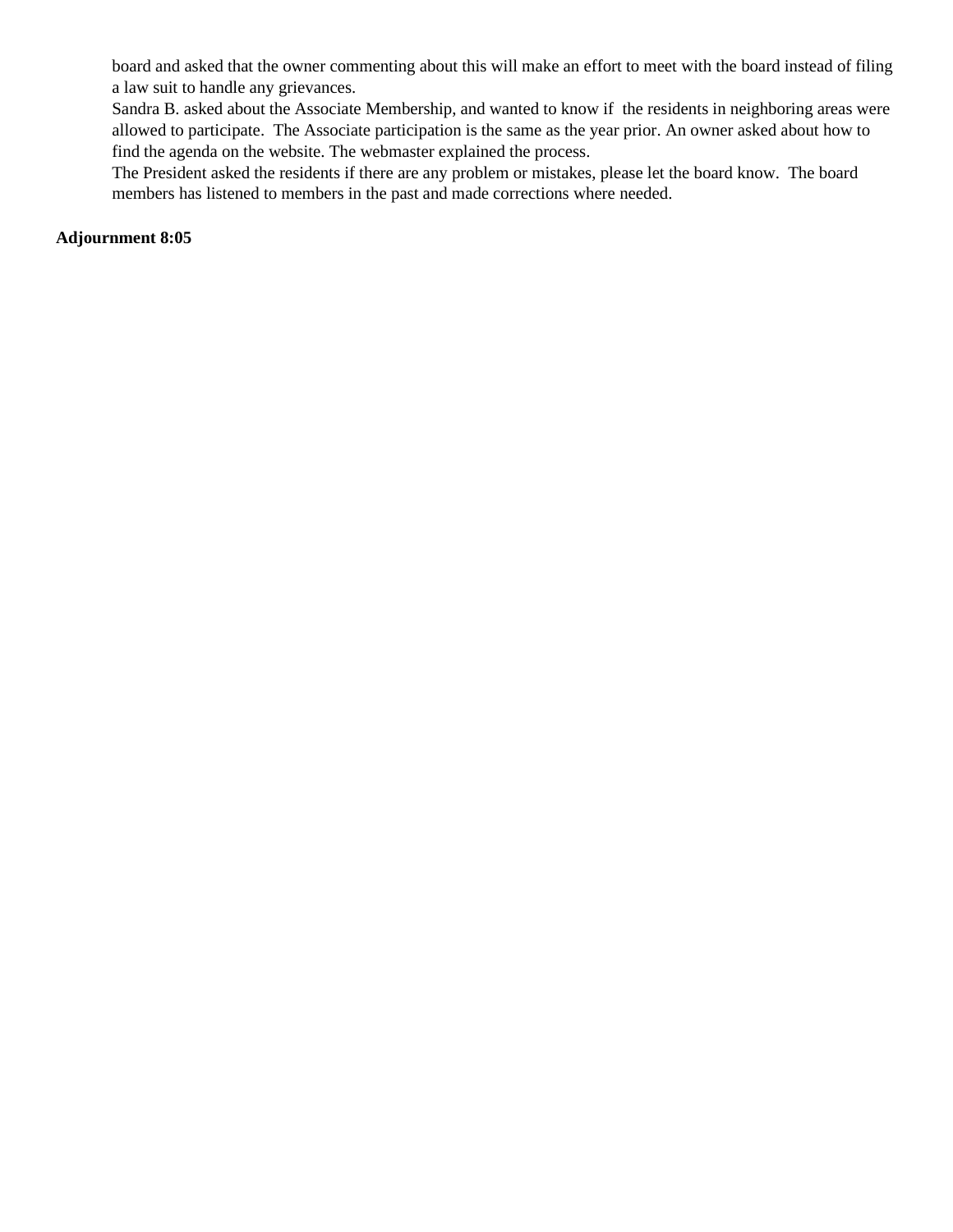

*Online*

| <b>2021 Board Members</b>                                                                                        | <b>Present</b> | <b>A</b> hsent |
|------------------------------------------------------------------------------------------------------------------|----------------|----------------|
| Jessica Cejka President<br>Bob Mitchell - Vice-President                                                         | P              |                |
| Tricia Buford Markuson Secretary<br><b>Sherrel Romano Treasurer</b><br>Beverly Simms – Member at Large – Socials | P<br>P         |                |
| Brad Mitchell Member at Large - Architectural<br>James Alderson - Member at Large - Maintenance                  | P              | А              |

#### **Establishment of a Quorum - Yes**

#### **Call to Order - 7:02PM**

#### **Orders of Business**

**President**

• Welcome to Owners in attendance - Debbie Stafford, Rodney Sandoval, Sylvia Butcha, Dr. Crosby

#### **Secretary**

• Approval of August Minutes: Minutes were e-mailed to all board members. President asked if there were any questions or changes. No changes needed. The President motioned to approve the August 2021 Monthly Meeting Minutes. The Secretary was a second. All board members were unanimously in favor. Minutes were approved.

#### **Treasurer**

- Treasurer's Report Current month revenue collected was presented. 171 Amenity Fee Keys was collected since Jan. 2021.
- Renewal of insurance policy Liability policy confirmed and we are bonded September 13th 2021 through September 13, 2022 cost \$5,663. An increase this year of approximately \$500 due to cost of living and rise in insurance cost.
- Thanks to Sylvia Butcha for a donation of \$300 to go toward the basketball court.

#### **Committee Reports**

Maintenance

- Clubhouse Refrigerator failed, repair man called, the cost of repair was the same as a new one. A new Refrigerator purchased for \$678.73, will be delivered this month.
- Clubhouse Sign one placed on the clubhouse cinderblock wall.
- Basketball goal/pickle-ball Wal-Mart has a basketball goal for \$220. James motioned to purchase the one basketball goal from Wal Mart with our donated money. The Secretary was a second. All the board members were unanimous. A group of Volunteers submitted a proposal to build a Pickle-ball court at the basketball court area. They submitted a plan to resurface half of the basketball court, level the court, paint, and purchase a net using all volunteer labor for \$900. It was suggested to resurface the other half for the basketball court too. It was suggested that would take an additional \$600 and voluntary labor. The President thinks we need to communicate with the Corp about the 948 line which prompter additional discussion about the Corp's requirements. This will be investigated further. Financial update needed prior to voting to proceed.
- Roof insurance claim on hold till later this year
- An Owner asked if the gate on the Colleen side at the pool area will be replaced. Discussion incurred on ideas for repairing the area. This is an item that will be looked into for future projects in the 2022 budget.
- We need to do some tree trimming on the Irene project when it cools down, and the old basketball net needs to be removed. Removal of the old Clubhouse sign which was moved onto the clubhouse property. A dump run can occur after all our Irene and clubhouse projects are completed.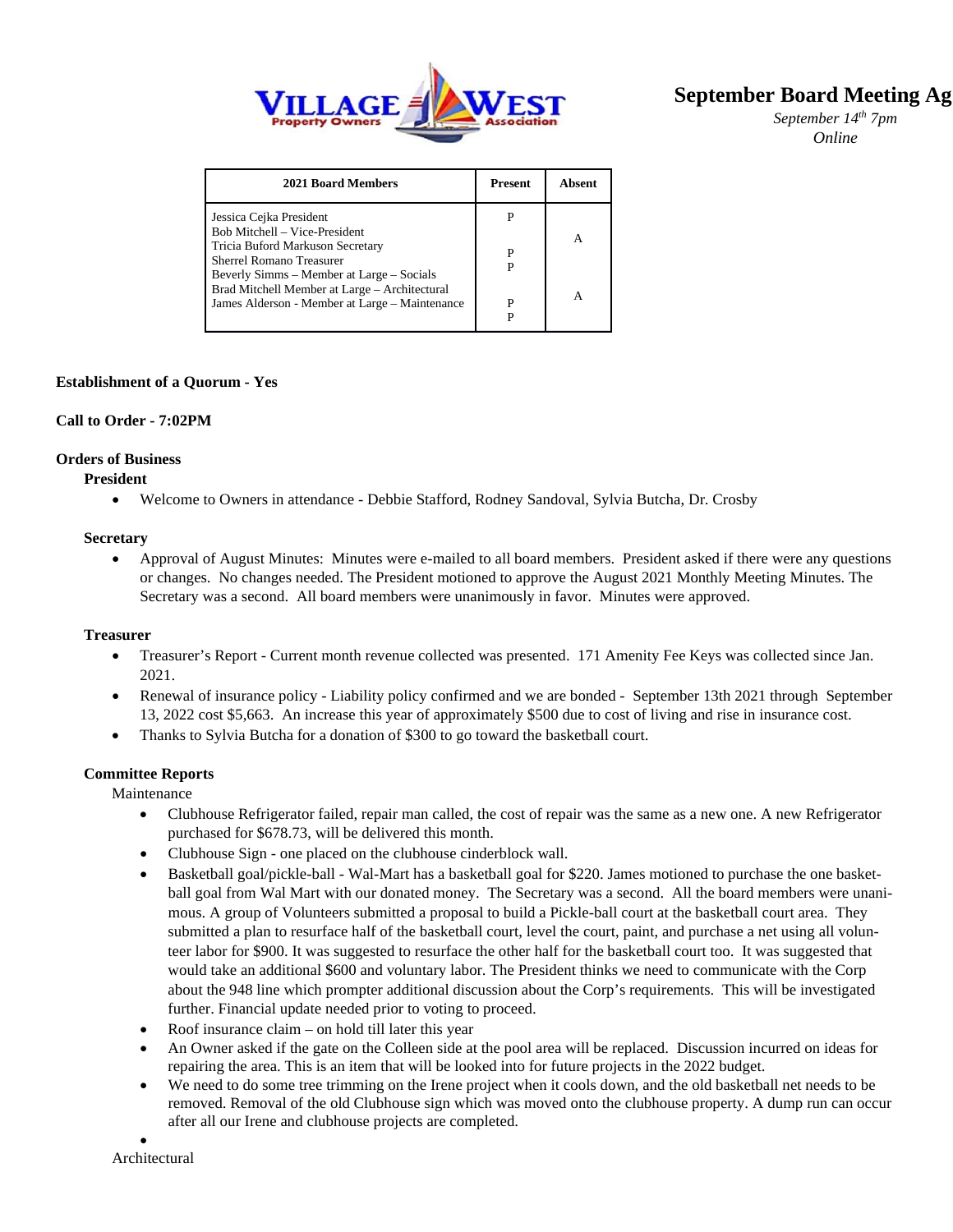- Notice to residents with lived in RV's After the lawyer reviews our deed restrictions and bylaws. Strictly talking about living in the RV not storage of RV. Also, confirming no mobile homes.
- Architectural committee A new State Law redefines our architectural process. We have 2 new volunteers to help with approvals, Geoff Mattie and Lanzine Justin. This will be a committee that makes decisions. The structure will need to be worked out. The committees are covered under our insurance.
- No new architectural approvals at this time.

Communication/Webmaster - The September Agenda needs to reflect September in top line. Socials

• National Night Out - A RSVP e-mail blast will be sent out September 17th.

#### **Old Business**

Internet at clubhouse for zooms, discussed for budget next year.

#### **New Business**

- Discussion on Attorney The attorney that we previously voted on and chose to represent the POA has not been very responsive. The President proposed to the board that we choose one of the other 2 candidates. Three were interviewed at the time. Sipra Boyd and Bill Christ were the remaining two and their qualifications were reviewed. Sipra is from a larger firm with additional personnel to respond which could help us with timelier responses.
- The President made a motion to hire Sipra Boyd, and the Treasurer was a second. The board was a unanimous vote in favor.
- The President will contact the prior lawyer about our choice to change and will contact Sipra Boyd to see if she is available.
- Lawyer needs, Living in RVs and the New 2021 laws for HOA/POAs.

#### **Open Forum/Owner Discussion**

Multiple topics were discussed.RV question - can you let someone stay in if you have overflow of guests on a weekend? Additional discussion on the house trailer question. Discussion on building timelines. Deed Restrictions and Bylaws need to be revised and brought up to date. We need further clarification from our Lawyer. We need to be consistent when interpreting deed restrictions. Discussion of Boat Ramp Fees. Deed restrictions are antiquated and need to brought up to date. Removal of the existing basketball court.

**Adjournment -** The President moved to Adjourn the meeting 7:54

Treasurer was a second. All board members in favor.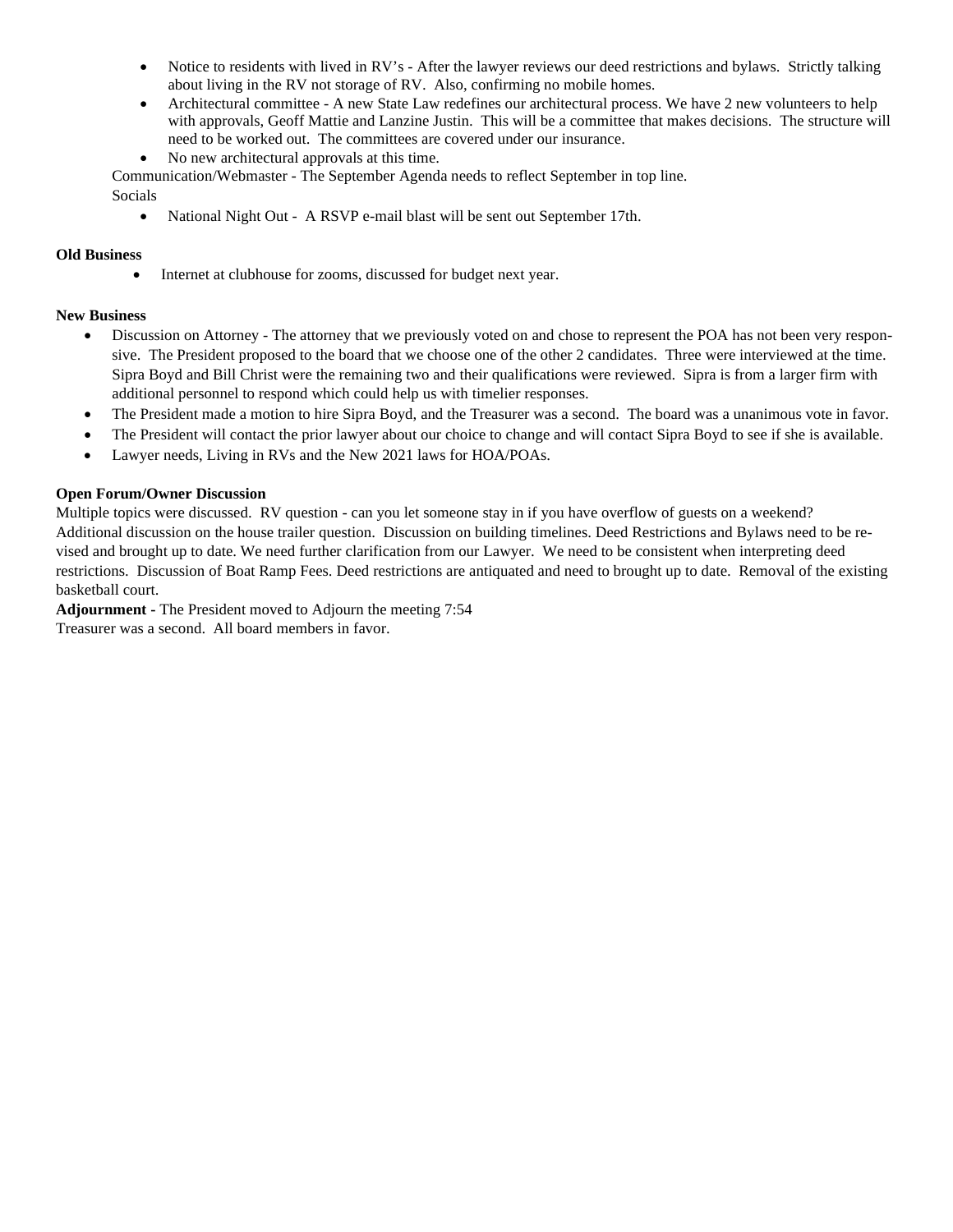

**October Board Meeting Agenda**

*October 12th 7pm Online and In person*

| <b>2021 Board Members</b>                                                                                                                                                                                                                                                       | Present          | <b>Absent</b> |
|---------------------------------------------------------------------------------------------------------------------------------------------------------------------------------------------------------------------------------------------------------------------------------|------------------|---------------|
| Jessica Cejka President<br>Bob Mitchell - Vice-President<br>Tricia Buford Markuson Secretary<br><b>Sherrel Romano Treasurer</b><br>Beverly Simms – Member at Large – Socials<br>Brad Mitchell Member at Large - Architectural<br>James Alderson - Member at Large - Maintenance | P<br>P<br>P<br>P | A             |

Establishment of a Quorum - Yes

## Call to Order - 7:00PM

## Orders of Business

President

• Welcome to Owners in attendance - Lanzine Justin, Gary Freeland, Henry Steinhager, Debbie Howard, Terry McLeod, Art Simms, Kennth R., Mark and Betty Hocher, Debbie, Sylvia Butcha, Jim Ruffing, Sandra Bourgeois.

### Secretary

- Approval of September Minutes: Minutes were e-mailed to all board members. President asked if there were any questions or changes. The President motioned to approve the September 2021 Monthly Meeting Minutes. The Secretary was a second. All board members were unanimously in favor. Minutes were approved.
- The Management Certificate will be amended and posted in Comal County Land records with additional text per Property Code 209.

## Treasurer

- Treasurer's Report Current month revenue collected was presented. Financial account balances for year to date 2021 were reviewed as compared to 2020 year to date balances as well as 2021 total year budgets.
- Renewal of insurance policy Liability policy confirmed and we are bonded September 13th 2021 through September 13, 2022 cost \$5,663. Still waiting on invoice for payment.

## Committee Reports

Maintenance

Clubhouse Refrigerator failed. A new Refrigerator was purchased, delivered and installed.

- Basketball goal/pickle-ball James purchased one basketball goal from Wal Mart with our donated money. Thanks to Sylvia and James Butcha for their donation. James, with help from several owners set the goal up. The Crosby family will continue the set up. The Pickle-ball court at the basketball court area needs approval from the COE.
- Debris at both properties need to be removed. A dump run can occur after all our Irene and clubhouse projects are completed for this year. More to come.
- The pool is closed and being serviced once a month by the pool company. Bladders to secure the pool cover needs to be purchased. As soon as these come in, a date will be set to cover the pool. Decision to use the pool company all winter will need to be discussed at November meeting.

# Architectural

No new approvals

• Notice to residents with lived in RV's - Strictly talking about living in the RV not storage of RV. Also, confirming no mobile homes. The President moved to approve the RV letter with approval of Lawyer to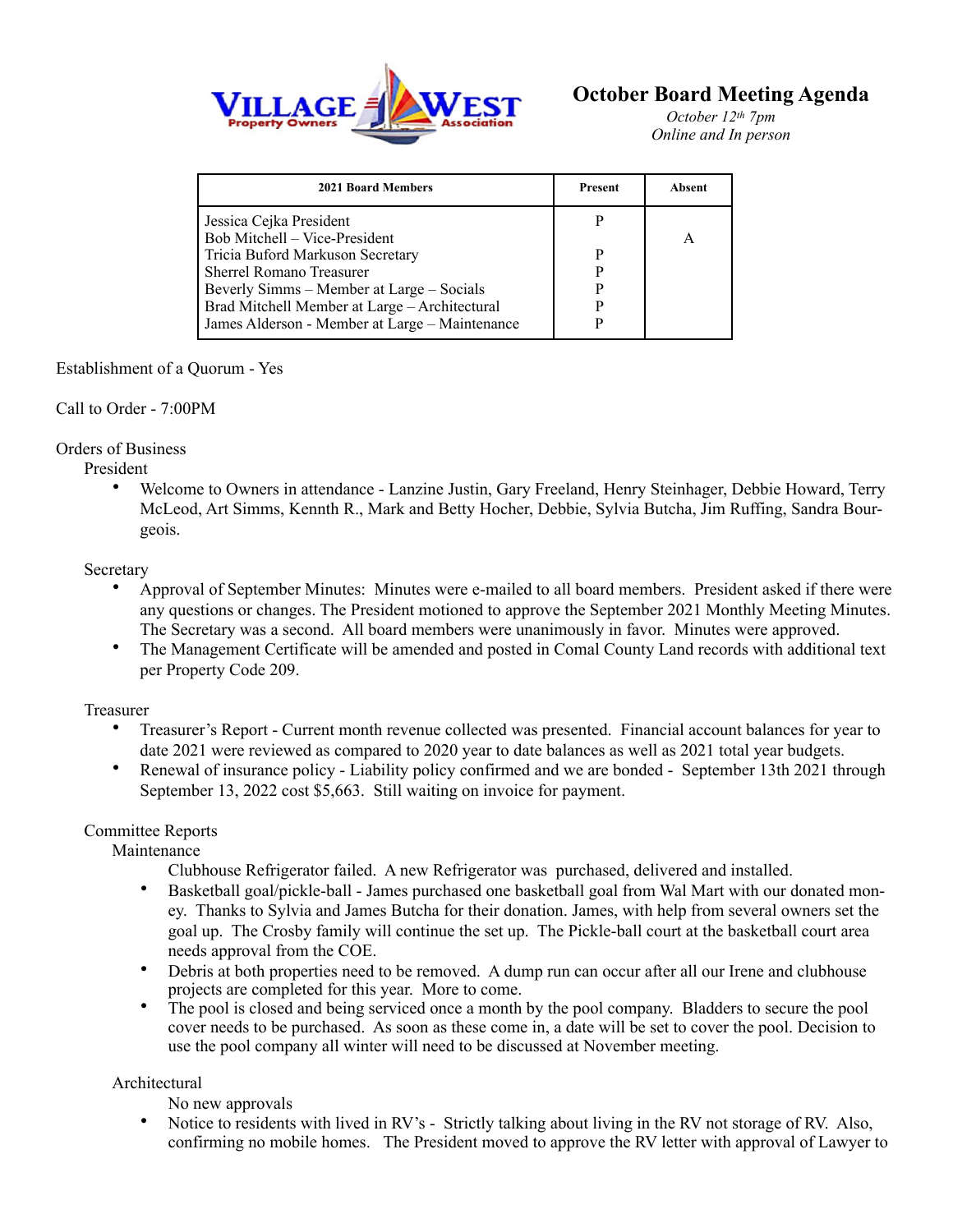send to the Owners that possibly have RVs being lived in on property. Beverly S. was a second, all board members in favor. Unanimously approved

- Property Owner purchased a small part of 248 that was owned by the Water Co. They want to build a gazebo. The President will have the lawyer review deed restrictions.
- Communication/Webmaster - The NNO announcement needs to be removed. Also, New pictures of the newly painted clubhouse are needed. We still have space online for advertisement, if anyone knows of someone interested.
- Social National Night Out on Oct. 5th was a success. There were 72 signatures. Beverly recognized core Organizers and thanked all contributors. The Sheriff Dept. was represented, along with the Constables, DOA office and County Commissioner. A suggestion box was present to get some needed feed back. Following were the items numbered from most important to least; pickle ball addition was high on agenda, maintaining and improving the Lake access area was next, then improve the courts, add an automatic pool cleaner, fix the pool entrance and drainage, and look into internet for clubhouse. Additional comments; Owners would like more social events, handrails to the lake, welcome baskets, pride in ownership of properties, etc. Russell Grabois donated a pop up, Debbie Howard provided large maps of our neighborhood, Cindy Dewitt collected and shared important area information to our visitors. Sandra B. Allowed the visitors to use her property for overflow parking. Beverly sent out a Thank You email blast right after the event.

Old Business

• Internet at clubhouse for zooms, discussed for budget next year. The cost is too high for just holding the meetings once a month. It would be approximently \$700 to \$800. We will continue to use hotspots for next year's monthly meetings.

New Business

- The Treasurer will begin to compile the budget for next year using current information and suggestions from owners that visited the NNO or from suggestions that were mailed in.
- The timeline of the remainder of the year for the monthly meetings was discussed. Notice of Annual meeting needs to be mailed out 10 to 30 days prior. The President wants the mail out to be no later than November 15th.
- The President will send out an email blast right after this meeting calling for volunteers to serve on the board and the reminder of the two last meetings.

Open Forum/Owner Discussion

No one sent any specific topic to discuss. The only question was about the ongoing lawsuit. No new information.

## Adjournment -

The President moved to Adjourn the meeting at 7:45PM Beverly was a second. All board members in favor.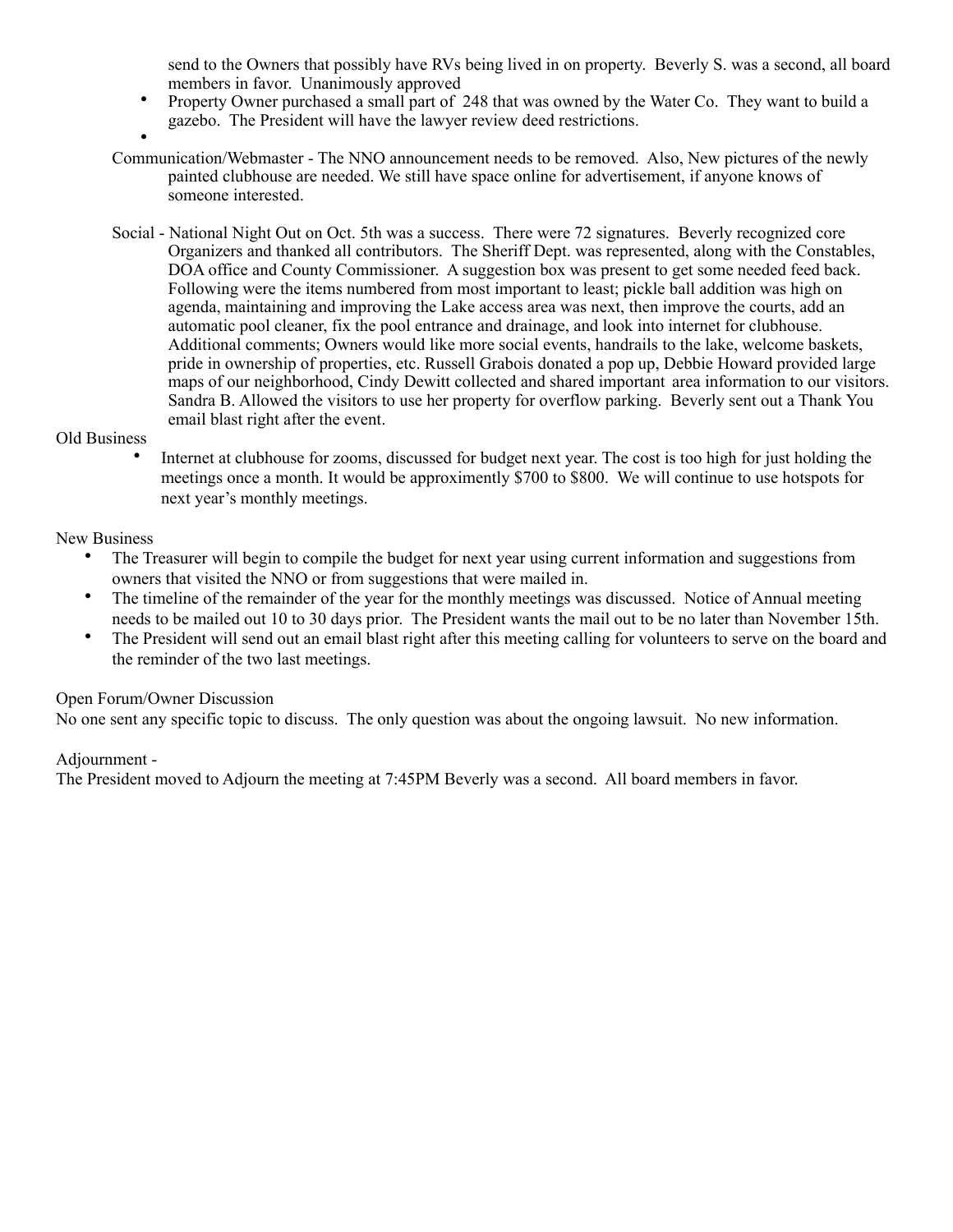

| <b>2021 Board Members</b>                 | <b>Present</b> | Absent |
|-------------------------------------------|----------------|--------|
| Jessica Cejka President                   | P              |        |
| Bob Mitchell - Vice-President             |                | A      |
| Tricia Buford Markuson Secretary          | P              |        |
| <b>Sherrel Romano Treasurer</b>           | P              |        |
| Beverly Simms – Member at Large – Socials | P              |        |
| Brad Mitchell Member at Large -           |                |        |
| Architectural                             | P              |        |
| James Alderson - Member at Large -        |                |        |
| Maintenance                               |                |        |
|                                           |                |        |

### **Establishment of a Quorum - Yes Call to Order - 7:00pm**

# **Order of Business**

# **President**

• Welcome

## **Secretary**

• Approval of October 2021 Monthly Meeting Minutes. The minutes were e-mailed to all board member. The President asked if there were any questions or changes, and no changes needed. The Secretary motioned to approve the minutes and Sherrel was a second. All board members were unanimous, and the minutes were approved.

## **Treasurer**

- Sherrel reviewed the Income for the month of Oct. \$2,558. \$825 Resale Packets, \$1,200 Transfer Fees, 1 special assessment, 1 pool key 3 dues, and the aerobic program \$132. Income/revenue will be very slow until the statements are mailed out tin January 2022. It is worth noting that the Amenity key fee is still bringing in income due to adding the Irene gate lock. This has and will help in the future maintaining the amenities.
- Treasurer's Report Beverly presented impressive financial graphs, Kudos to Beverly. Current month revenue collected was presented. **Revenue** - 32% Amenity key fees, 26% Assessments and donations, 23% Transfer and real fees, 17% Mandatory dues, 2% Other and Misc. Expenses - 35% Insurances, 29% Special projects, 23% Amenities Maintenance, 6% Utilities, Taxes, and Events, 5% Administrative, 3% Legal. Financial account balances for year to date 2021 were reviewed as compared to 2020 year to date balances as well as 2021 total year budgets.

## **Committee Reports**

Maintenance

- Resurfacing the basketball courts/pickle-ball will be all based on volunteers. Cost will be approximately \$1,500 to \$2,000. It was recommended that the materials will be purchased this fiscal year, and construction in 2022 with volunteer labor. Brad made a motion to resurface the court. Sherrel was a second. All board members were unanimous.
- Pool decision on the Pool maintenance for all year. Sherrel motioned to have the pool company take care of the maintenance through the winter, Jessica was a second, All board members in favor. The cover will be put on later in the week.
- The basketball goals needs more water, the Crosby's said his family will help complete.
- Clean up needs to happen at both amenity property. It would be preferable to have that cost come from 2021 budget. Architectural
- A new state law states board members may not serve on the Architectural Committee. We have had two residents step up to serve on the ACC who are not board members. Also, under this new law, *all ACC requests must go to an ACC. Once the ACC reviews the application and if the request is approved, there is nothing further for the Board to do. However, if the ACC denies the request, the ACC must send notice to the owner, in writing, describing the denial in reasonable detail and changes, if any, to the application or improvements required as a condition to approval; and inform the owner that the owner may request a hearing on or before the 30th day after the date the notice was mailed to the owner. The Board then must hold a hearing within 30 days of receiving the request. While we transition to this new process, we ask residents be patient as we are all volunteers working on this.*
- Another state law Section 209.015 allows owners to build non-residence type structures on adjacent lots without having to consolidate the lot, formally, and to give an owner authority to do it despite the requirements to build residences on each lot. If anyone had previously submitted a request and was denied, please resend to the ACC committee for approval.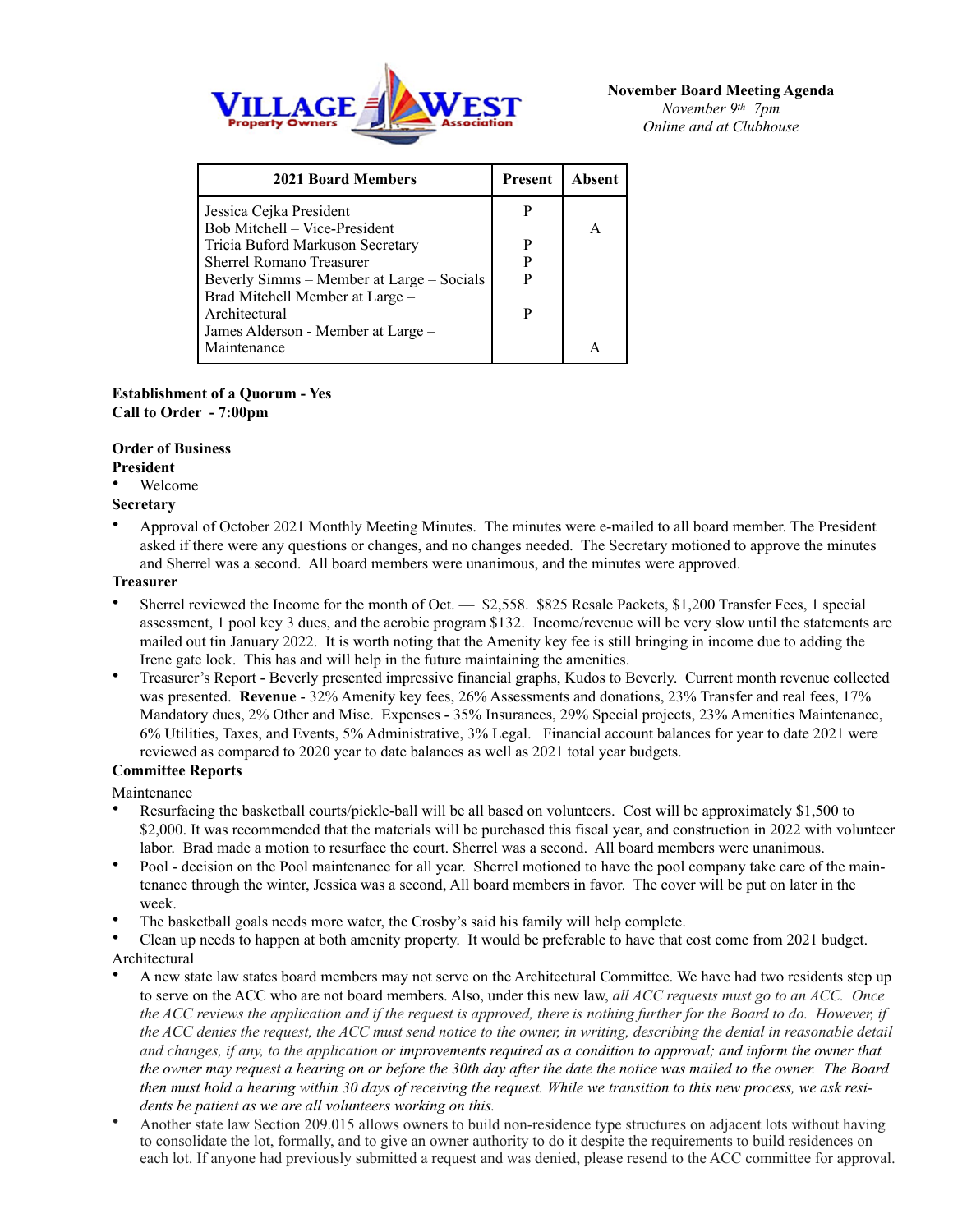- Notice to residents with RV's We had reports of residents potentially living in RV's. This violates the deed restrictions, so we have sent out letters to 3 properties who might be in violation. There was a response from two, waiting on a response from the third.
- ACC approvals
	- o One on Colleen

Lot 248

# Communication/Webmaster

Socials

- Do we want to have a social before or after the annual meeting? Cookies and water provided.
- 2 clubhouse rentals in Novembers<br>• Advertisement on the vehsite need
- Advertisement on the website needs to be updated, and more can be posted.

### **Old Business**

- Annual meeting (budget prep and board positions)
	- o We have 4 board members willing to stay on the board for 2022. 2 other homeowners have volunteered to run for the board. We are allowed up to 9 board members. Is there anyone else willing to run for a position on the board? We will be mailing out notices for the annual meeting next week and will include a proxy ballot for the board positions. If you will not be able to attend the annual meeting, please send in your proxy ahead of the meeting.
- Running again: Jessica, Sherrell, Brad
- Staying: Bob term ends 2022
- Stepping down: Tricia-term ends 2021, Beverly term ends 2022, James term ends 2022
- New residents running: Debbie Howard & Nichole Ringer

**New Business** A preliminary budget is ready to discuss with the board. The financial committee will get together to discuss.  **Open Forum/Owner Discussion-** 

• Owner of Lot 248 Unit 2 voiced her dissatisfaction on the denial to build a Gazebo on her property. A discussion took place and the recommendation was to follow the process and request an appeal. Suggestion that the ACC should have their own e-mail. The President agreed and will put in place. Another owner suggested to raise Transfer fee and charge a Architectural fee to help raise revenue. Conversation on this topic incurred, and further investigation on this topic needed for the Annual or a special session meeting. An owner had a question about when the ByLaws/Deed restrictions will be revised. The board decided because of his cost this needs to be a line item in the budget. This will be added to the budget and voted on at the annual meeting. Questions about the ongoing lawsuit, and there is no new information. Questions/comments about further action on the lawsuit to bring it to an end occurred.

#### **Adjournment - 7:47pm**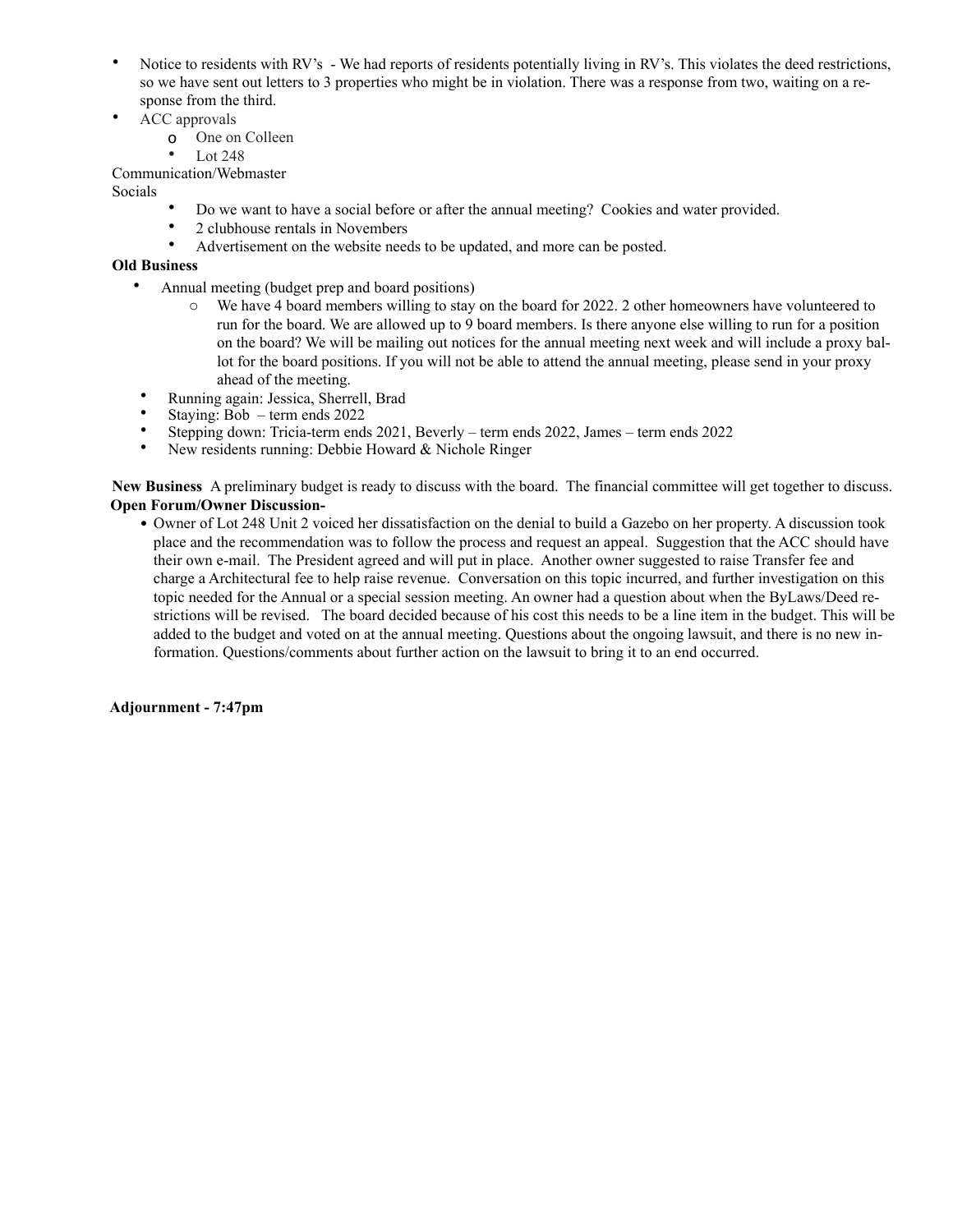

# **December Board Meeting Agenda**

December 3, 2021 7PM *Online and In person*

| <b>2021 Board Members</b>                      | <b>Present</b> | Absent |
|------------------------------------------------|----------------|--------|
| Jessica Cejka President                        | P              |        |
| Bob Mitchell - Vice-President                  |                |        |
| Tricia Buford Markuson Secretary               | P              |        |
| <b>Sherrel Romano Treasurer</b>                | P              |        |
| Beverly Simms – Member at Large – Socials      | P              |        |
| Brad Mitchell Member at Large - Architectural  | P              |        |
| James Alderson - Member at Large - Maintenance | р              |        |

## Establishment of a Quorum - Yes

### Call to Order - 7:00PM

## Orders of Business

President

- Welcome to Owners in attendance -Henry Steinhager, Debbie Howard, Art Simms, Kennth Romano, Mark and Betty Hocher, Jim Ruffing, Sandra Bourgeois, Carlton Albright, Craig Nediver, Matt Pfeil, Russell, the Haires, Keith Markuson, Dusty Cejka
- Thanks to all of our volunteers and to the board members for their hard work in 2021.

### Secretary

• Approval of November Minutes: Minutes were e-mailed to all board members. President asked if there were any questions or changes. All board members were unanimously in favor. Minutes were approved.

## Treasurer

- Treasurer's Report Current month revenue collected was presented. \$600 in Transfer Fees and \$550 in Resale Certificates, \$124 past dues, \$180 from the Exercise group. Approximately 70 Owners still owe dues. Statements will go out in January 2022.
- Revenue was broken down on graphs 31% Amenity Fee, adding the gate on our Irene property help increase this number. This will help with amenity maintenance cost, 25% Voluntary Special Assessments and donations, 24%Transfer and Resale Fees - over the last 2 years home/lands sales have increase, many new families have moved into our neighborhood, 17% is from our mandatory \$24 fee, as you can see this is not enough to maintain our community needs. Graph of Expenses - 32% Insurance - looking forward to settling ongoing lawsuit to shop for lower price, 27% special projects such as, residing the clubhouse, 23% are on maintaining and running the amenities, the remaining slices are utilities, taxes, events, administrative, and legal.
- Financial account balances for year to date 2021 were reviewed as compared to 2020 year to date balances as well as 2021 total year budgets.
- Projected Budget for 2022 Our annual budgets revenue is in line with our 2021 revenues. We have a \$10.00 increase in the amenity Fee from \$125 to \$135 to help with increase in maintenance expenses, last year we had 138 members who participated in our Volunteer special assessment campaign. We are grateful for everyones generosity. These funds allow us to complete special projects, such as installing hardi plank on the clubhouse and painting. Every year we have a list of needed projects and have calculated the Voluntary special assessment amount based on the likelihood of the same number of participants.

## Committee Reports

• Maintenance Clubhouse was sided and painted, New gate on Irene, Clubhouse Refrigerator was replaced. Basketball goals were purchased and installed at the Irene property. James gave kudos to Brad